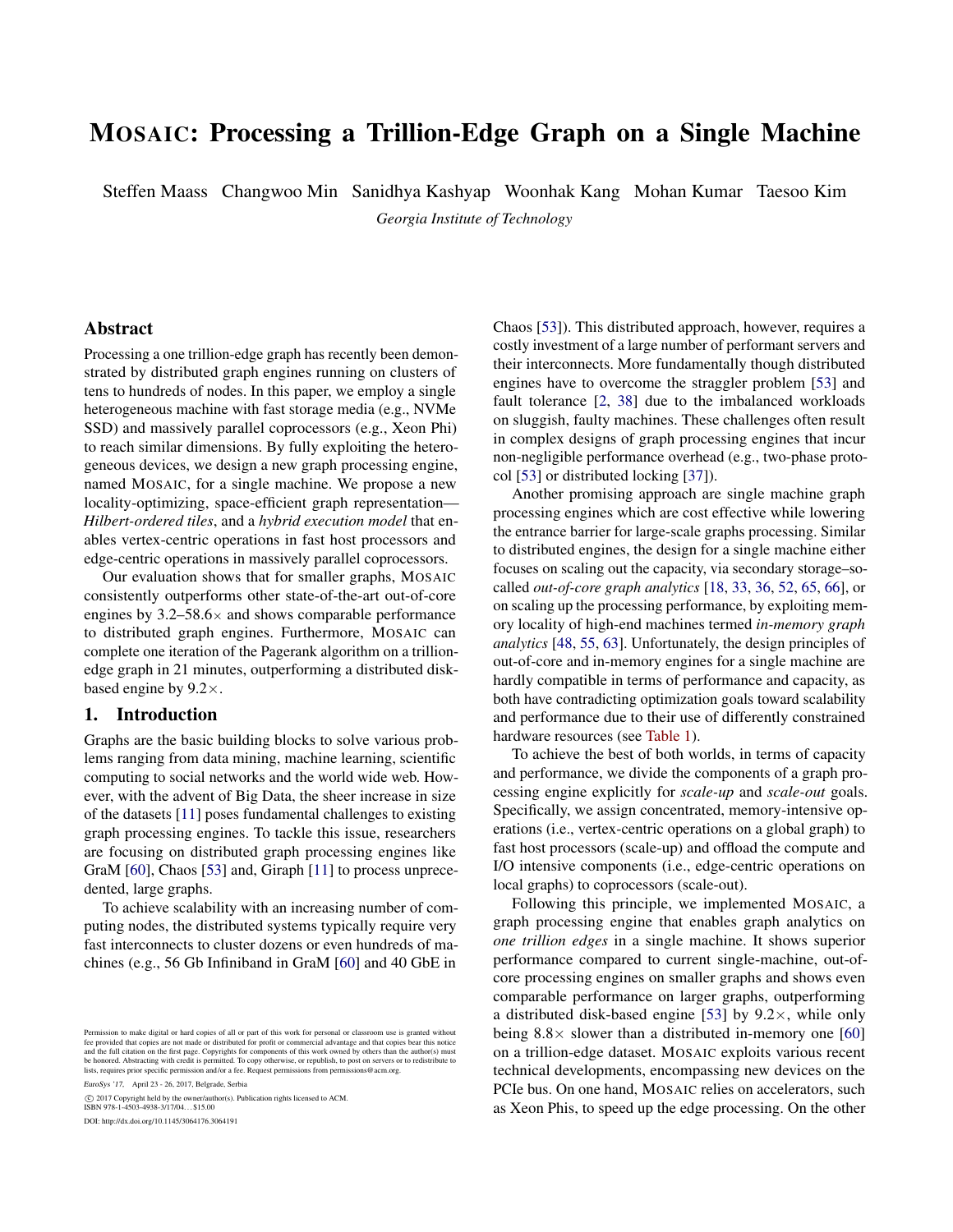<span id="page-1-0"></span>

|                                                                                                       | Single machine [36, 52, 55, 63]               |                                                           | GPGPU [31, 33, 64]                                  |                                                | <b>MOSAIC</b>                            | Clusters [17, 43, 53, 60]                            |                                          |
|-------------------------------------------------------------------------------------------------------|-----------------------------------------------|-----------------------------------------------------------|-----------------------------------------------------|------------------------------------------------|------------------------------------------|------------------------------------------------------|------------------------------------------|
| Data storage                                                                                          | In-memory                                     | Out-of-core                                               | In-memory                                           | Out-of-core                                    | Out-of-core                              | In-memory                                            | Out-of-core                              |
| Intended scale (#edges)<br>Performance (#edges/s)<br>Performance bottleneck<br>Scalability bottleneck | $1-4B$<br>$1-2B$<br>CPU/Memory<br>Memory size | $5 - 200 B$<br>$20-100$ M<br><b>CPU/Disk</b><br>Disk size | $0.1 - 4B$<br>$1-7B$<br><b>PC</b> Ie<br>Memory size | $4 - 64 B$<br>0.4B<br><b>NVMe</b><br>Disk size | 1T<br>$1-3B$<br><b>NVMe</b><br>Disk size | $5-1000B$<br>$1-7B$<br><b>Network</b><br>Memory size | >1T<br>70 M<br>Disk/Network<br>Disk size |
| Optimization goals                                                                                    | NUMA-aware<br>memory access                   | $U\Omega$<br>bandwidth                                    | Massive<br>parallelism                              | <b>PC</b> Ie<br>bandwidth                      | Locality across<br>host and coprocessors | Load balancing $\&$<br>Network bandwidth             |                                          |
| Cost                                                                                                  | Medium                                        | Low                                                       | Low                                                 | Low                                            | Low.                                     | High                                                 | Medium                                   |

Table 1: Landscape of current approaches in graph processing engines, using numbers from published papers for judging their intended scale and performance. Each approach has a unique set of goals (e.g., dataset scalability) and purposes (e.g., a single machine or clusters). In MOSAIC, we aim to achieve the cost effectiveness and ease-of-use provided by a single machine approach, while at the same time providing comparable performance and scalability to clusters by utilizing modern hardware developments, such as faster storage devices (e.g., NVMe) and massively parallel coprocessors (e.g., Xeon Phi).

hand, MOSAIC exploits a set of NVMe devices that allow terabytes of storage with up to  $10\times$  throughput than SSDs.

We would like to emphasize that existing out-of-core engines cannot directly improve their performance without a serious redesign. For example, GraphChi [\[36\]](#page-14-3) improves the performance only by 2–3% when switched from SSDs to NVMe devices or even RAM disks. This is a similar observation made by other researchers [\[65,](#page-16-0) [66\]](#page-16-1).

Furthermore, both single node and distributed engines have the inherent problem of handling *large datasets* (>8TB for 1 trillion edges), *low locality* and *load-balancing* issues due to skewed graph structures. To tackle these, we propose a new data structure, *Hilbert-ordered tiles*, an independent processing unit of batched edges (i.e., local graphs) that allows scalable, large-scale graph processing with high locality and good compression, yielding a simple load-balancing scheme. This data structure enables the following benefits: for coprocessors, it enables 1) better cache locality during edge-centric operations and 2) I/O concurrency through prefetching; for host processors, it allows for 1) sequential disk accesses that are small enough to circumvent load-balancing issues and 2) cache locality during vertex-centric operations.

In this paper, we make the following contributions:

- We present a trillion-scale graph engine on a single, heterogeneous machine, called MOSAIC, using a set of NVMes and Xeon Phis. For example, MOSAIC outperforms other state-of-the-art out-of-core engines by 3.2–  $58.6\times$  for smaller datasets up to 4 billion edges. Furthermore, MOSAIC runs an iteration of the Pagerank algorithm with one trillion edges in 21 minutes (compared to 3.8 hours for Chaos [\[53\]](#page-15-1)) using a single machine.
- We design a new data structure, Hilbert-ordered tiles, for locality, load balancing, and compression, that yields a compact representation of the graph, saving up to 68.8% on real-world datasets.
- We propose a hybrid computation and execution model that efficiently executes both vertex-centric operations (on host processors) and edge-centric operations (on coprocessors) in a scalable fashion. We implemented seven graph algorithms on this model, and evaluated them on two different single machine configurations.

We first present the challenges in processing current large-scale graphs in [§2](#page-1-1) and give a brief background of the technology trends underlying MOSAIC's design in [§3.](#page-2-0) Then, we describe the design of MOSAIC in detail in [§4,](#page-2-1) and its execution model in [§5.](#page-5-0) [§6](#page-6-0) describes the implementation detail and [§7](#page-7-0) shows our implemented graph algorithms. [§8](#page-7-1) shows our evaluation results. [§9](#page-12-0) discusses, [§10](#page-12-1) compares MOSAIC with other approaches, and finally, [§11](#page-13-2) provides the conclusion.

# <span id="page-1-1"></span>2. Trillion Edge Challenges

With the inception of the internet, large-scale graphs comprising web graphs or social networks have become common. For example, Facebook recently reported their largest social graph comprises 1.4 billion vertices and 1 trillion edges. To process such graphs, they ran a distributed graph processing engine, Giraph [\[11\]](#page-13-0), on 200 machines. But, with MOSAIC, we are able to process large graphs, even proportional to Facebook's graph, on a single machine. However, there is a set of nontrivial challenges that we have to overcome to enable this scale of efficient graph analytics on a single machine:

Locality. One fundamental challenge of graph processing is achieving locality as real world graphs are highly skewed, often following a powerlaw distribution [\[14\]](#page-14-6). Using a traditional, vertex-centric approach yields a natural API for graph algorithms. But, achieving locality can be difficult as, traditionally, the vertex-centric approach uses an index to locate outgoing edges. Though accesses to the index itself are sequential, the indirection through the index results in many random accesses to the vertices connected via the outgoing edges [\[20,](#page-14-7) [39,](#page-15-7) [50\]](#page-15-8).

To mitigate random accesses to the edges, an edge-centric approach streams through the edges with perfect locality [\[52\]](#page-15-3). But, this representation still incurs low locality on vertex sets.

To overcome the issue of non-local vertex accesses, the edges can be traversed in an order that preserves vertex locality using, for example, the Hilbert order in COST [\[44\]](#page-15-9) using delta encoding. However, the construction of the compressed Hilbert-ordered edges requires one global sorting step and a decompression phase during runtime.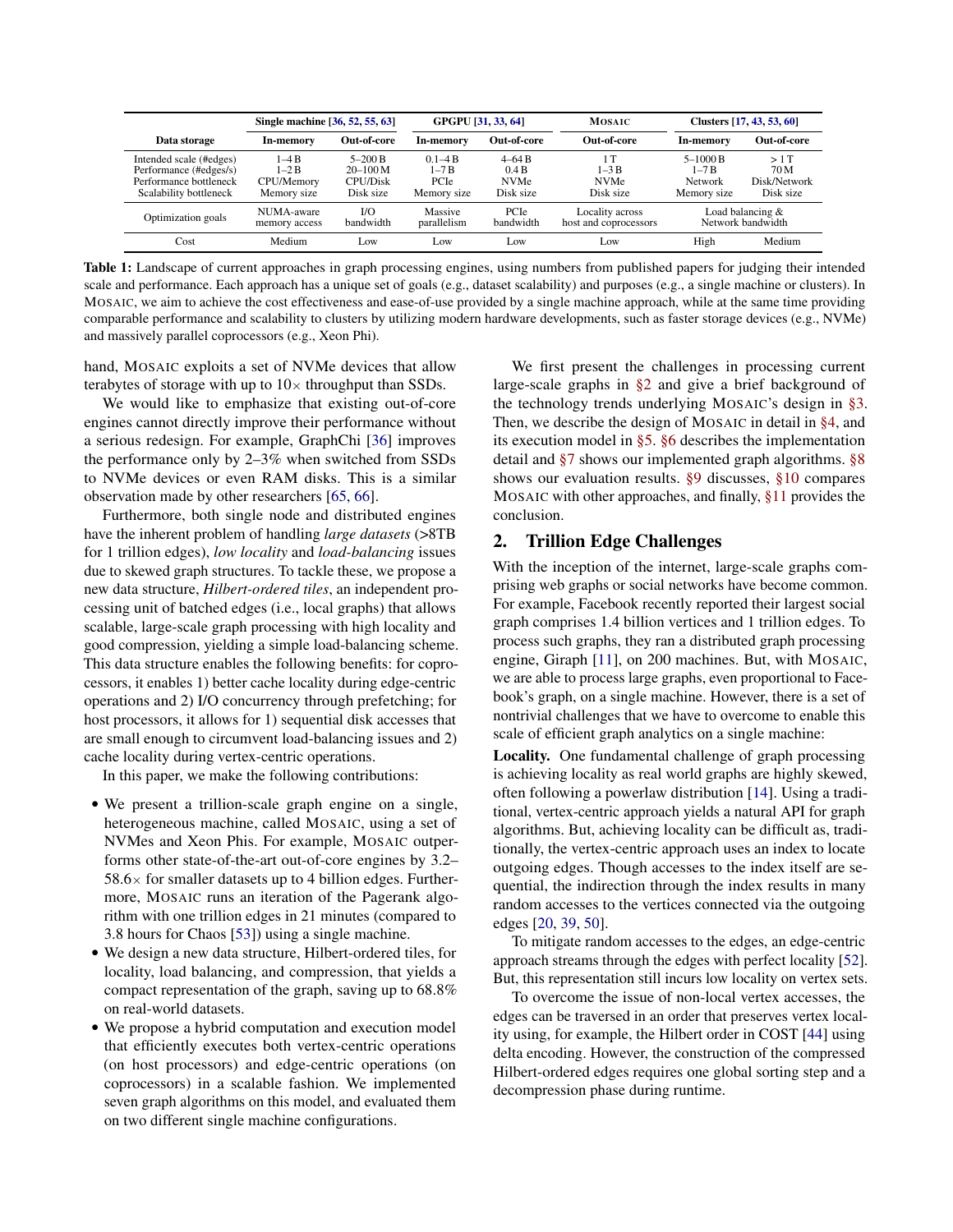MOSAIC takes input from all three strategies and mainly adopts the idea of using the Hilbert order to preserve locality between *batches of local graphs, the tiles* (see sections [§4.1,](#page-2-2) [§4.2\)](#page-3-0).

Load balancing. The skewness of real-world graphs presents another challenge to load balancing. Optimal graph partitioning is an NP-complete problem [\[15\]](#page-14-8), so in practice, a traditional hash-based partitioning has been used [\[40\]](#page-15-10), but it still requires dynamic, proactive load-balancing schemes like work stealing [\[53\]](#page-15-1). MOSAIC is designed to balance workloads with a simple and independent scheme, balancing the workload between and within accelerators (see [§5.5\)](#page-6-1).

I/O bandwidth. The input data size for current large-scale graphs typically reaches multiple terabytes in a conventional format. For example, GraM [\[60\]](#page-15-0) used 9 TB to store 1.2 T edges in the CSR format. Storing this amount of data on a single machine, considering the I/O bandwidth needed by graph processing engines, is made possible with large SSDs or NVMe devices.

Thanks to PCIe-attached NVMe devices, we can now drive nearly a million IOPS per device with high bandwidth (e.g., 2.5 GB/sec, Intel SSD 750 [\[22\]](#page-14-9)). Now, the practical challenge is to exhaust this available bandwidth, a design goal of MOSAIC. MOSAIC uses a set of NVMe devices and accelerates I/O using coprocessors (see [§4.3\)](#page-4-0).

# <span id="page-2-0"></span>3. Background

We provide a short background on the hardware trends MOSAIC is designed to take into account.

Non-uniform memory access (NUMA). Modern architectures for high-performance servers commonly include multiple processors as well as memory on separate sockets, connected by a high-bandwidth on-chip interconnect (e.g. Intel QuickPath Interconnect (QPI) [\[25\]](#page-14-10)). In such an architecture, the cost of accessing memory on a remote socket is potentially much higher than the local memory, thus coining the term non-uniform memory access (NUMA) while a single socket is sometimes referred to as a *domain*. MOSAIC optimizes for such a NUMA architecture with its striped partitioning to enable balanced accesses to multiple NUMA domains.

Non-volatile memory express (NVMe). NVMe is the interface specification [\[1\]](#page-13-3) to allow high-bandwidth, low-latency access to SSD devices connected to the PCIe bus. In this paper, we refer to these SSD devices as *NVMe*s. These devices allow much improved throughput and higher IOPS than conventional SSDs on the SATA interface and currently reach up to 5 GB/s and 850K IOPS (Intel DC P3608 [\[23\]](#page-14-11)). MOSAIC makes extensive use of these devices by exploiting their ability to directly copy data from the NVMe to e.g. a coprocessor, as well as serving hundreds of requests at the same time.

Intel Xeon Phi. The Xeon Phi is a massively parallel coprocessor by Intel [\[21\]](#page-14-12). This coprocessor has (in the first generation, *Knights Corner*) up to 61 cores with 4 hardware threads each and a 512-bit single instruction, multiple data (SIMD) unit per core. Each core runs at around 1 GHz (1.24 GHz for the Xeon Phi 7120A, used in MOSAIC). Each core has access to a shared L2 cache of 512 KB per core (e.g. 30.5 MB for 61 cores). MOSAIC uses the Xeon Phi for massively parallel operations and optimizes for the small amount of L2 cache by keeping the vertex state per subgraph bounded to this small amount of cache (512 KB per core). Furthermore, MOSAIC uses the many-core aspect to lauch many subgraph-centric computations in parallel.

# <span id="page-2-1"></span>4. The MOSAIC Engine

Overview. We adopt the "think-like-a-vertex" abstraction that allows for the implementation of most popular algorithms for graph processing. It uses the edges of a graph to transport intermediate updates from a source vertex to a target vertex during the execution of graph algorithms. Each vertex is identified by a 32-bit or 64-bit integer based on the scale of the graph and has associated meta information (e.g., in and out degree) as well as algorithm-dependent states (e.g., a *current* and a *next* value per vertex in the Pagerank algorithm).

MOSAIC extends this abstraction to a heterogeneous architecture, enabling tera-scale graph analytics on a single machine. In particular, it uses multiple coprocessors (i.e., Xeon Phis) to perform computation-heavy edge processing as well as I/O operations from NVMe devices by exploiting the large number of cores provided by each coprocessor. At the same time, MOSAIC dedicates host processors with faster single-core performance to synchronous tasks: vertex-centric operations (e.g., reduce) and orchestration of all components on each iteration of the graph algorithms; [Figure 3](#page-4-1) gives an overview of the interaction of the components of MOSAIC.

In this section, we first introduce the core data structure, called *tiles* [\(§4.1\)](#page-2-2), and their ordering scheme for locality [\(§4.2\)](#page-3-0), and explain each component of MOSAIC in detail  $(\$4.3).$ 

#### <span id="page-2-2"></span>4.1 Tile: Local Graph Processing Unit

In MOSAIC, a graph is broken down into disjoint sets of edges, called *tiles*, each of which represents a subgraph of the graph. [Figure 1](#page-3-1) gives an example of the construction of the tiles and their corresponding meta structures. The advantage of the tile abstraction is two-fold: 1) each tile is an independent unit of edge processing—thus the name *local graph*—which does not require a global, shared state during execution, and 2) tiles can be structured to have an inherent locality for memory writes by sorting local edges according to their target vertex. Tiles can be evenly distributed to each coprocessor through simple round-robin scheduling, enabling a simple first-level load-balancing scheme. Furthermore, all tiles can be enumerated by following the Hilbert order for better locality [\(§4.2\)](#page-3-0).

Inside a tile, the *number of unique vertices is bounded* by  $I_{max}$ , which allows the usage of local identifiers ranging from 0 to  $I_{max}$  (i.e., mapping from 4-8 bytes to 2 bytes with  $I_{max} = 2^{16}$ ). MOSAIC maintains per-tile meta index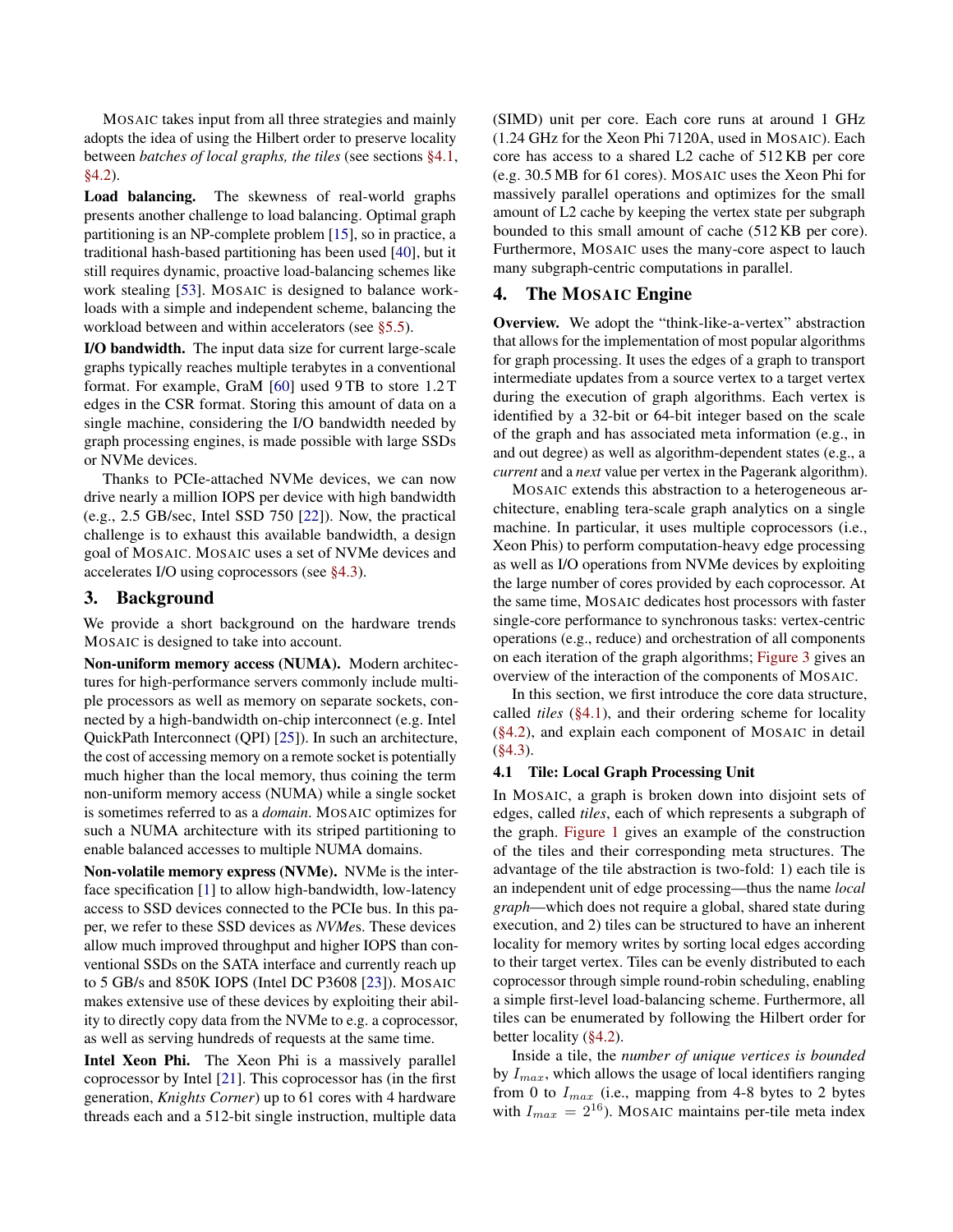<span id="page-3-1"></span>

Figure 1: The Hilbert-ordered tiling and the data format of a tile in MOSAIC. There are two tiles (blue and red regions) illustrated by following the order of the Hilbert curve (arrow). Internally, each tile encodes a local graph using local, short vertex identifiers. The meta index  $I_i$  translates between the local and global vertex identifiers. For example, edge  $\bullet$ , linking vertex 1 to 5, is sorted into tile  $T_1$ , locally mapping the vertices 1 to  $\circled{1}$  and 5 to  $\circled{3}$ .

structures to map a local vertex identifier of the subgraph (2 bytes) to its global identifier in the original graph (4-8 bytes). This yields a compact representation and is favorable to fit into the last level cache (LLC), for example with floats the vertex states per tile amount to  $2^{16} * 4$  bytes = 256 KB. This easily fits into the LLC of the Xeon Phi (512 KB per core). Note that, even with the number of unique vertices in a tile being fixed, the number of edges per tile *varies*, resulting in varying tile sizes. The static load balancing scheme is able to achieve a mostly balanced workload among multiple coprocessors (see Figure  $9, < 2.3\%$  of imbalance).

Data format. More concretely, the format of a tile is shown in [Figure 2](#page-3-2) and comprises the following two elements:

- The index of each tile, stored as meta data. The index is an array that maps a local vertex identifier (the index of the array) to the global vertex identifier, which translates to 4 or 8 bytes, depending on the size of a graph.
- The set of edges, sorted by target vertices (tagged with weights for weighted graphs). The edges are stored either as an *edge list* or in a *compressed sparse rows (CSR)* representation, using 2 bytes per vertex identifier. MOSAIC switches between either representation based on which results in a smaller overall tile size. The CSR representation is chosen if the number of target vertices is larger than twice the number of edges. This amortizes storing the offset in the CSR representation.

Locality. Two dimensions of locality are maintained inside a tile; 1) sequential accesses to the edges in a local graph and 2) write locality enabled by storing edges in sorted order according to their target vertices. In other words, linearly enumerating the edges in a tile is favorable to prefetching memory while updating the vertex state array (i.e.,

<span id="page-3-2"></span>

Figure 2: An overview of the on-disk data structure of MOSAIC, with both index and edge data structures, shown for tile  $T_2$  (see [Figure 1\)](#page-3-1). The effectiveness of compressing the target-vertex array is shown, reducing the number of bytes by 20% in this simple example.

vertex enables memory and cache locality due to repeated target vertices in a tile. For example, in [Figure 1,](#page-3-1) the local vertex  $\circled{4}$  in tile  $T_2$  is the target of all three consecutive edges  $\mathbf{0}$  ,  $\mathbf{0}$  , and  $\mathbf{0}$  .

Conversion. To populate the tile structure, we take a stream of partitions as an input, and statically divide the adjacency matrix representation of the global graph [\(Figure 1\)](#page-3-1) into partitions of size  $S \times S$ , where  $S = 2^{16}$ .

We consume partitions following the Hilbert order [\(§4.2\)](#page-3-0) and add as many edges as possible into a tile until its index structure reaches the maximum capacity  $(I_{max})$  to fully utilize the vertex identifier (i.e., 2 bytes) in a local graph.

An example of this conversion is given in [Figure 1,](#page-3-1) using the parameters  $I_{max} = 4$  and  $S = 3$ : After adding edges **1** through  $\bullet$  (following the Hilbert order of partitions:  $P_{11}, P_{12}, P_{22}, \ldots$ , there are no other edges which could be added to the existing four edges without overflowing the local vertex identifiers. Thus, tile  $T_1$  is completed and tile  $T_2$ gets constructed with the edges  $\bigcirc$  through  $\bigcirc$ , continuing to follow the Hilbert order of partitions. This conversion scheme is an embarrassingly parallel task, implementable by a simple sharding of the edge set for a parallel conversion. It uses one streaming step over all partitions in the Hilbert order and constructs the localized CSR representations.

Compared to other, popular representations, the overhead is low. Like the CSR representation, the Hilbert-ordered tiles also require only one streaming step of the edge set. In comparison to Hilbert-ordered edges [\[44\]](#page-15-9), the Hilbertordered tiles save a global sorting step, only arrange the tiles, not the edges, into the global Hilbert order.

## <span id="page-3-0"></span>4.2 Hilbert-ordered Tiling

Although a tile has inherent locality in processing edges on coprocessors, another dimension of locality can also be achieved by traversing them in a certain order, known as the Hilbert order [\[19,](#page-14-13) [44\]](#page-15-9). In particular, this can be achieved by traversing the partitions  $(P_{i,j})$  in the order defined by the Hilbert curve during the conversion. The host processors can preserve the locality of the global vertex array across sequences of tiles.

Hilbert curve. The aforementioned locality is a well-known property of the Hilbert curve, a continuous fractal space-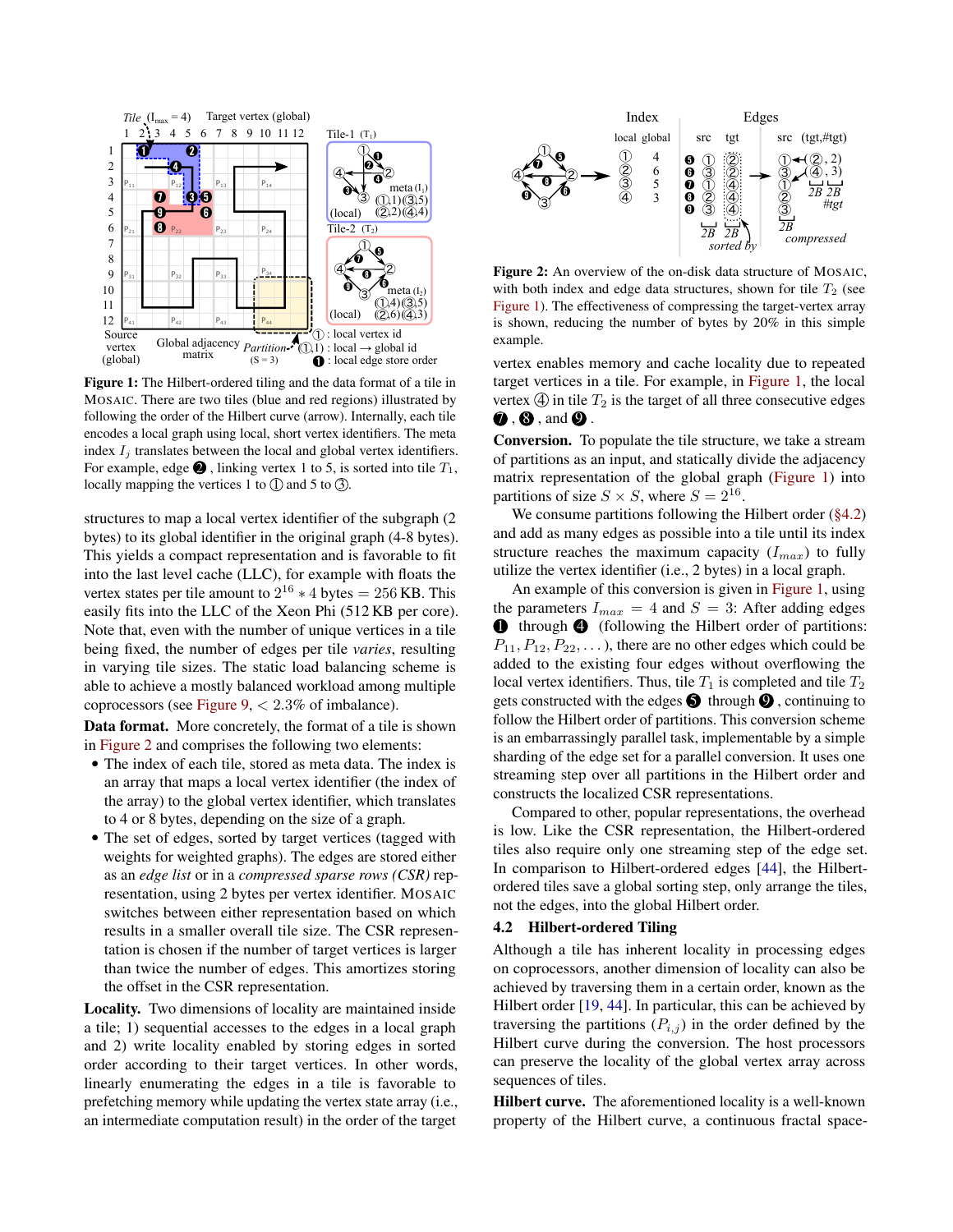<span id="page-4-1"></span>

Figure 3: MOSAIC's components and the data flow between them. The components are split into *scale-out* for Xeon Phi (*local fetcher* (LF), *local reducer* (LR) and *edge processor* (EP)) and *scale-up* for host (*global reducer* (GR)). The *edge processor* runs on a Xeon Phi, operating on local graphs while host components operate on the global graph. The vertex state is available as both a read-only *current* state as well as a write-only *next* state.

filling curve that translates a pair of coordinates  $(i, j)$  (a partition id) to a scalar value  $d$  (the partition order), and vice versa. This operation preserves partial locality between neighboring scalar values (i.e.,  $d$ ), as they share parts of the respective coordinate sets. In MOSAIC, this allows close tiles in the Hilbert order (not limited to immediate neighbors) to share parts of their vertex sets.

Locality. MOSAIC processes multiple tiles in parallel on coprocessors: MOSAIC runs the edge processing on four Xeon Phis, each of which has 61 cores; thus 244 processing instances are running in parallel, interleaving neighboring tiles among each other following the Hilbert order of tiles. Due to this scale of concurrent accesses to tiles, the host processors are able to exploit the locality of the shared vertex states associated with the tiles currently being processed, keeping large parts of these states in the cache. For example, vertex 4 in [Figure 1](#page-3-1) is the common source vertex of three edges (i.e.,  $\bigcirc$ ,  $\bigcirc$ , and  $\bigcirc$ ) in  $T_1$  and  $T_2$ , allowing locality between the subsequent accesses.

I/O prefetching. Traversing tiles in the Hilbert order is not only beneficial to the locality on the host, but also effective for prefetching tiles on coprocessors. While processing a tile, we can prefetch neighboring tiles from NVMe devices to memory by following the Hilbert-order in the background, which allows coprocessors to immediately start the tile processing as soon as the next vertex state array arrives.

## <span id="page-4-0"></span>4.3 System Components

From the perspective of components, MOSAIC is subdivided according to its scale-up and scale-out characteristics, as introduced in [Figure 3.](#page-4-1) Components designed for scaling out are instantiated per Xeon Phi, allowing linear scaling when adding more pairs of Xeon Phis and NVMes. These components include the *local fetcher* (LF, fetches vertex information from the global array as input for the graph algorithm), the *edge processor* (EP, applies an algorithmspecific function per edge), and *local reducer* (LR, receives the vertex output from the *edge processor* to accumulate onto the global state). A global component, the *global reducer* (GR), is designed to take input from all *local reducers* to orchestrate the accumulation of vertex values in a lock-free, NUMA-aware manner.

Local fetcher (LF). Orchestrates the data flows of graph processing; given a tile, it uses the prefetched meta data (i.e., index) to retrieve the current vertex states from the vertex array on the host processor, and then feeds them to the *edge processor* on the coprocessor.

Edge processor (EP). The *edge processor* executes a function on each edge, specific to the graph algorithm being executed. Each *edge processor* runs on a core on a coprocessor and independently processes batches of tiles (streaming). Specifically, it prefetches the tiles directly from NVMe without any global coordination by following the Hilbert-order. It receives its input from the *local fetcher* and uses the vertex states along with the edges stored in the tiles to execute the graph algorithm on each edge in the tile. It sends an array of updated target vertex states back to the *local reducer* running on the host processor after processing the edges in a tile.

Local reducer (LR). Once the *edge processor* completes the local processing, the *local reducer* receives the computed responses from the coprocessors, aggregates them for batch processing, and then sends them back to *global reducers* for updating the vertex states for the next iteration. This design allows for large NUMA transfers to the *global reducers* running on each NUMA socket and avoids locks for accessing the global vertex state.

Global reducer (GR). Each *global reducer* is assigned a partition of the global vertex state and receives its input from the *local reducer* to update the global vertex state with the intermediate data generated by the graph algorithm on a local graph (i.e., tiles). As modern systems have multiple NUMA domains, MOSAIC assigns disjoint regions of the global vertex state array to dedicated cores running on each NUMA socket, allowing for large, concurrent NUMA transfers in accessing the global memory.

Striped partitioning. Unlike typical partitioning techniques, which assign a contiguous array of state data to a single NUMA domain, MOSAIC conducts *striped partitioning*, assigning "stripes" of vertices, interleaving the NUMA domains (as seen in [Figure 3\)](#page-4-1). This scheme exploits an inherent parallelism available in modern architectures (i.e., multiple sockets). Without the striped partitioning, a single core has to handle a burst of requests induced by the Hilbert-ordered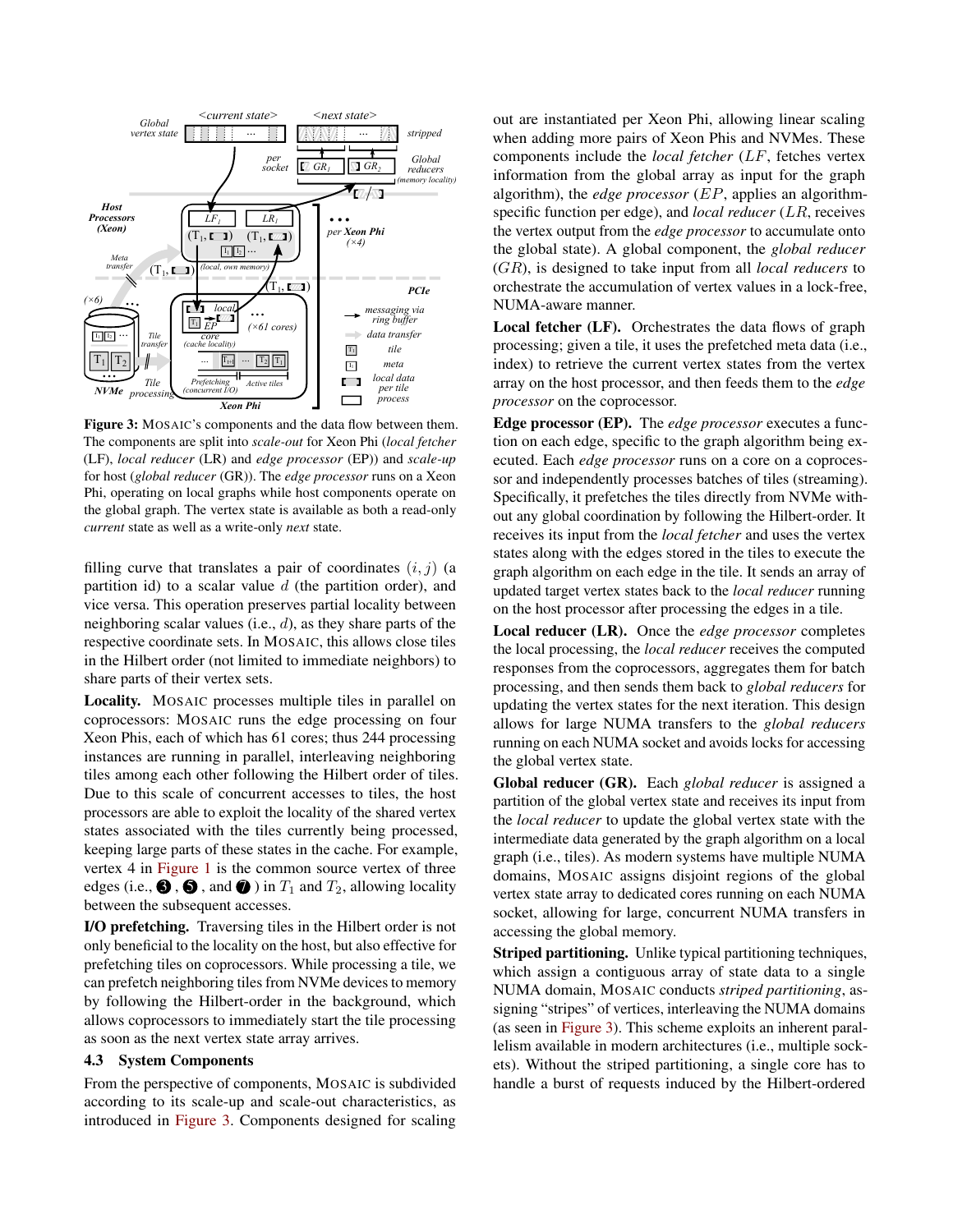<span id="page-5-1"></span>

Figure 4: The Pagerank implementation on MOSAIC. *Pull()* operates on edges, returning the impact of the source vertex, *Reduce()* accumulates both local and global impacts, while *Apply()* applies the damping factor  $\alpha$  to the vertices on each iteration.

tiles in a short execution window due to the inherent locality in the vertex states accessed.

In addition, the dedicated *global reducers*, which combine the local results with the global vertex array, can avoid global locking or atomic operations during the reduce operations, as each core has exclusive access to its set of vertex states.

At the end of a superstep, after processing all edges, MOSAIC swaps the *current* and *next* arrays.

# <span id="page-5-0"></span>5. The MOSAIC Execution Model

MOSAIC adopts the popular "think-like-a-vertex" programming model [\[37,](#page-14-0) [40\]](#page-15-10), but slightly modifies it to fully exploit the massive parallelism provided by modern heterogeneous hardware. In the big picture, coprocessors perform edge processing on *local graphs* by using numerous, yet slower cores, while host processors reduce the computation result to their *global vertex states* by using few, yet faster cores. To exploit such parallelism, two key properties are required in MOSAIC's programming abstraction, namely commutativity and associativity [\[12,](#page-14-14) [17,](#page-14-5) [40\]](#page-15-10). This allows MOSAIC to schedule computation and reduce operations in any order.

Running example. In this section, we explain our approach by using the Pagerank algorithm (see [Figure 4\)](#page-5-1), which ranks vertices according to their impact to the overall graph, as a running example.

#### 5.1 Programming Abstraction

MOSAIC provides an API similar to the popular Gather-Apply-Scatter (GAS) model [\[16,](#page-14-15) [37,](#page-14-0) [40\]](#page-15-10). The GAS model is extended as the Pull-Reduce-Apply (PRA) model, introducing a *reduce* operation to accommodate the heterogeneous architecture MOSAIC is running on. The fundamental APIs of the PRA model in MOSAIC for writing graph algorithms are as follows:

• Pull(e): For every edge  $(u, v)$  (along with a weight in case of a weighted graph), *Pull(e)* computes the result of the edge e by applying an algorithm-specific function on the value of the source vertex  $u$  and the related data such as inor out-degrees. For Pagerank, we first pull the impact of a source vertex (the state value divided by its out-degree)

<span id="page-5-2"></span>

Figure 5: The execution model of MOSAIC: it runs *Pull()* on local graphs while *Reduce()* is being employed to merge vertex states, for both the local as well as the global graphs.

and then gather this result for the state of the target vertex by adding to the previous state.

- Reduce(v1, v2): Given two values for the same vertex, *Reduce()* combines both results into a single output. This function is invoked by *edge processors* on coprocessors as well as *global reducers* on the host. It operates on the new value for the next iteration rather than the current value being used as an input to *Pull(e)*. For Pagerank, the reduce function simply adds both values, aggregating the impact on both vertices.
- Apply(v): After reducing all local updates to the global array, *Apply()* runs on each vertex state in the array, essentially allowing the graph algorithm to perform *nonassociative* operations. The *global reducers* on the host run this function at the end of each iteration. For Pagerank, this step normalizes (a factor  $\alpha$ ) the vertex state (the sum of all impacts on incoming vertices).

[Figure 5](#page-5-2) illustrates an execution using these APIs on two tiles and a global vertex array. When processing tiles in parallel, the result might overlap, but the tiles themselves can be processed independently of each other.

Generality. Our programming abstraction is general enough to express the most common graph algorithms, equivalent to the popular GAS abstraction. We implemented seven different algorithms as an example, ranging from graph traversal algorithms (Bread-First Search, Weakly Connected Components, Single-Source Shortest Path) to graph analytic algorithms (Pagerank, Bayesian Belief Propagation, Approximate Triangle Counting, Sparse Matrix-Vector Multiplication).

#### 5.2 Hybrid Computation Model

The PRA model of MOSAIC is geared towards enabling a hybrid computation model: edge-centric operations (i.e., *Pull()*) are performed on coprocessors and vertex-centric operations (i.e., *Apply()*) on host processors. Aggregating intermediate results is done on both entities (i.e., *Reduce()*). This separation caters to the strengths of the specific entities: While host processors have faster single-core performance with larger caches, the number of cores is small. Thus, it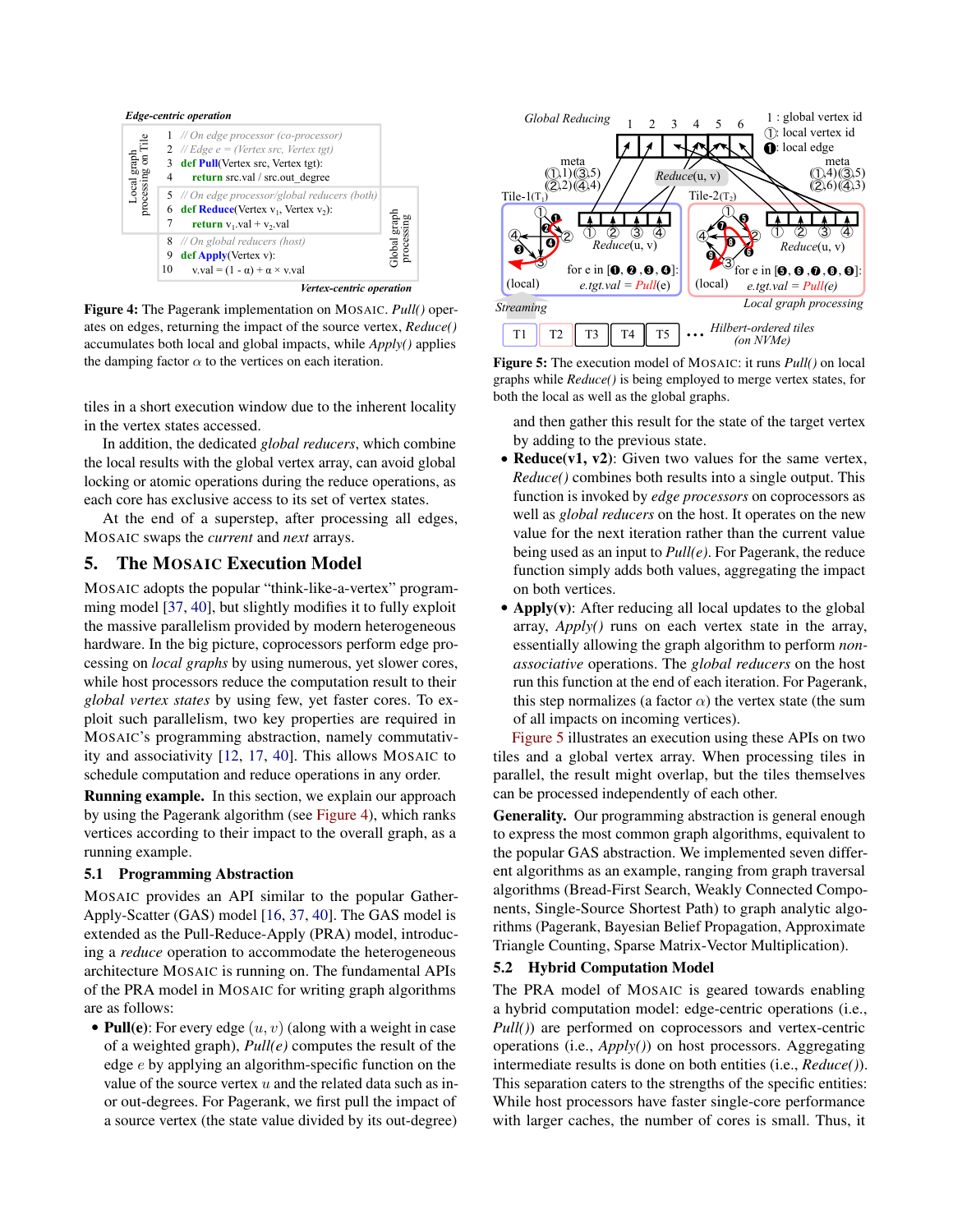is suitable for the operations with considerably more cycles for execution (i.e., synchronous operations such as *Apply()*). On the contrary, the coprocessor has a larger number of cores, albeit with smaller caches and a lower clock speed, rendering it appropriate for massively parallel computation (i.e., processing edges). Our current implementation follows a synchronous update of the vertex states, but it would be straightforward to adopt an asynchronous update model with no changes in the current programming abstraction.

Edge-centric operations. In this hybrid computation model, coprocessors carry out the edge-centric operations; each core processes one tile at a time by executing *Pull()* on each edge, locally accumulating the results by using *Reduce()* to reduce the amount of data to be sent over PCIe, and sending the result back to *global reducer* on the host processor.

Vertex-centric operations. In MOSAIC, operations for vertices are executed on the host processor. MOSAIC updates the global vertex array via *Reduce()*, merging local and global vertex states. At the end of each iteration, *Apply()* allows the execution of non-associative operations to the global vertex array.

## 5.3 Streaming Model

In MOSAIC, by following the predetermined Hilbert-order in accessing graph data (i.e., tile as a unit), each component can achieve both sequential I/O by streaming tiles and meta data to proper coprocessors and host processors, as well as concurrent I/O by prefetching the neighboring tiles on the Hilbert curve. This streaming process is implemented using a message-passing abstraction for all communications between components without any explicit global coordination in MOSAIC.

#### 5.4 Selective Scheduling

When graph algorithms require only part of the vertex set in each iteration (e.g., BFS), one effective optimization is to avoid the computation for vertices that are not activated. For MOSAIC, we avoid prefetching and processing of the tiles without active source vertices, reducing the total I/O amount. This leads to faster computation in general while still maintaining the opportunity for prefetching tiles.

#### <span id="page-6-1"></span>5.5 Load Balancing

MOSAIC employs load balancing on two levels: 1) between Xeon Phis, 2) between threads on the same Xeon Phi. The first level is a static scheme balancing the number of tiles between all Xeon Phis. This macro-level scheme results in mostly equal partitions even though individual tiles may not all be equally sized. For example, even in our largest realworld dataset (hyperlink14), tiles are distributed to four Xeon Phis in balance (30.7–31.43 GB, see [Figure 9\)](#page-11-0).

On a second level, MOSAIC employs a dynamic loadbalancing scheme between all *edge processors* on a Xeon Phi. Unfortunately, tiles are not equally sized (see [Figure 9\)](#page-11-0), resulting in varying processing times per tile. As MOSAIC prefetches and receives input from the host on the Xeon

Phi into a circular buffer, one straggler in processing a tile might block all other *edge processors*. To avoid this, multiple cores are assigned to tiles with many edges. Each core is assigned a disjoint set of edges in a tile, to enable parallel processing without interactions between cores. Each core creates a separate output for the host to reduce onto the global array.

To decide the number of *edge processors* per tile, MOSAIC computes the number of partitions,  $optPartitions$ , per tile such that blocking does not occur. Intuitively, the processing time of any individual tile always has to be smaller than the processing time of all other tiles in the buffer to avoid head-ofline blocking. To determine the optimal number of partitions, MOSAIC uses a worst-case assumption that all other tiles in the buffer are minimally sized (i.e. contain  $2^{16}$  edges). The resulting formula then simply depends on the processing rate  $(\frac{edges}{second}).$ 

Specifically, MOSAIC uses the following calculation to determine  $optPartitions$ : Using the number of buffers  $count_{buffers}$ , the number of workers  $count_{works}$  and the rate at which edges can be processed both for small tiles  $rate_{min}$  as well as for large tiles  $rate_{max}$ , the following formula determines optPartitions:

$$
bestSplit = \frac{\frac{minEdges}{rate_{min}} * count_{buffers}}{count_{workers}} * rate_{max}
$$

$$
optPartitions = \left\lceil \frac{countEdges}{bestSplit} \right\rceil
$$

The rate of processing is the only variable to be sampled at runtime, all other variables are constants.

## 5.6 Fault Tolerance

To handle fault tolerance, distributed systems typically use a synchronization protocol (e.g., two-phase commits) for consistent checkpointing of global states among multiple compute nodes. In MOSAIC, due to its single-machine design, handling fault tolerance is as simple as checkpointing the intermediate state data (i.e., vertex array). Further, the readonly vertex array for the current iteration can be written to disk parallel to the graph processing; it only requires a barrier on each superstep. Recovery is also trivial; processing can resume with the last checkpoint of the vertex array.

## <span id="page-6-0"></span>6. Implementation

We implemented MOSAIC in C++ in 16,855 lines of code. To efficiently fetch graph data on NVMe from Xeon Phi, we extended the 9p file system [\[4\]](#page-13-4) and the NVMe device driver for direct data transfer between the NVMe and the Xeon Phi without host intervention. Once DMA channels are set up between NVMe and Xeon Phi's physical memory through the extended 9p commands, actual tile data transfer is performed by the DMA engines of the NVMe. To achieve higher throughput, MOSAIC batches the tile reading process and aligns the starting block address to 128KB in order to fully exploit NVMe's internal parallelism. In addition, for efficient messaging between the host and the Xeon Phi,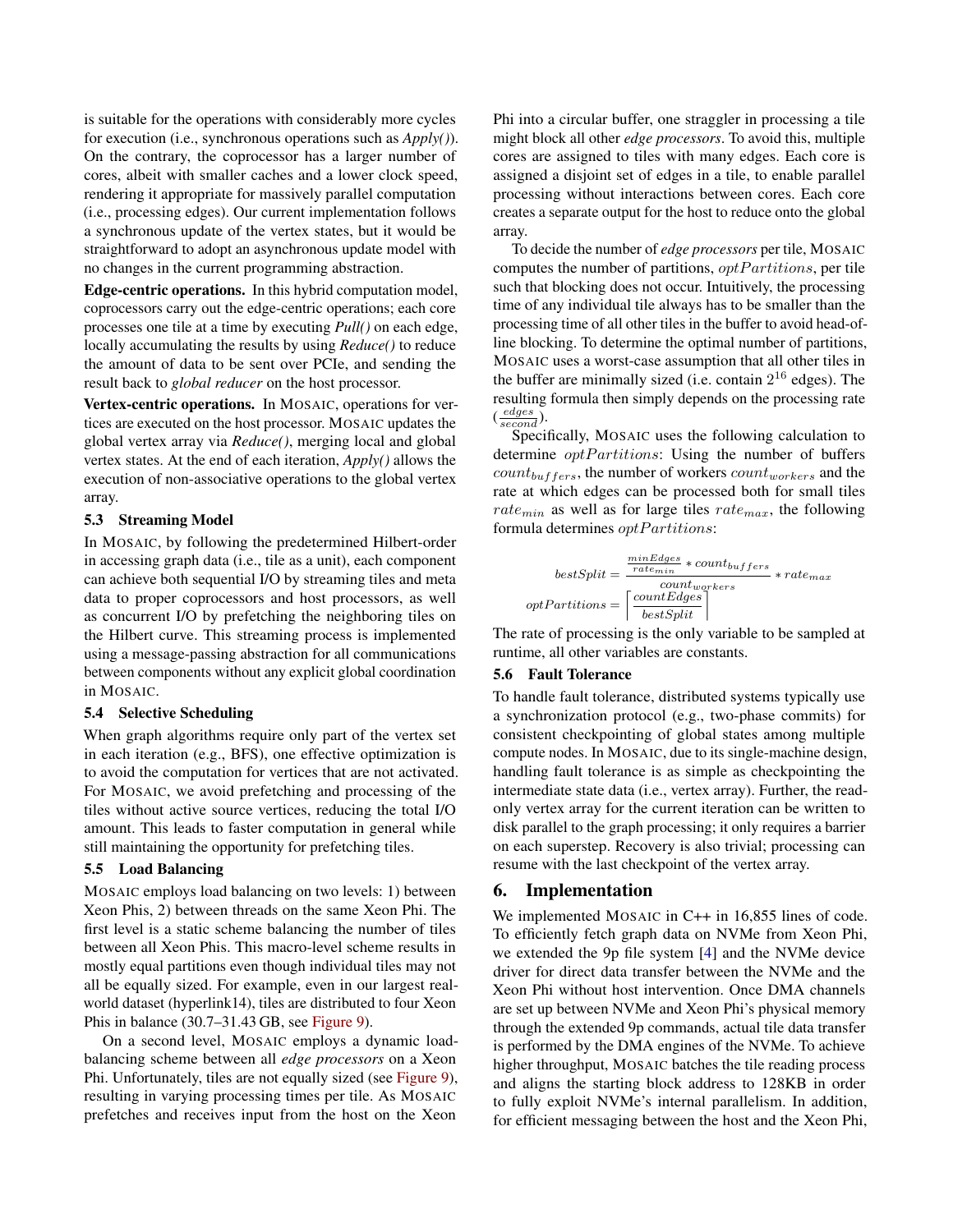<span id="page-7-3"></span>

| Algorithm   | Lines of code | Reduce-        | Complexity         |                               |  |  |
|-------------|---------------|----------------|--------------------|-------------------------------|--|--|
|             |               | operator       | <b>Runtime I/O</b> | Memory                        |  |  |
| PR          | 86            |                | Η,                 |                               |  |  |
| <b>BFS</b>  | 102           | min            | E                  |                               |  |  |
| <b>WCC</b>  | 88            | min            | $E^{\star}$        |                               |  |  |
| SpMV        | 95            |                | Е                  |                               |  |  |
| ТC          | 194           | $min. +$       | 2E                 |                               |  |  |
| <b>SSSP</b> | 91            | min            | $E^*$              |                               |  |  |
| BP          | 193           | $\times$ . $+$ | 2mE                | $_{\mathbf{R}\boldsymbol{m}}$ |  |  |

Table 2: Graph algorithms implemented on MOSAIC: associative and commutative operations used for the reducing phase, and their runtime complexity per iteration.  $E$  is the set of edges,  $V$  the set of vertices while  $E^*$  denotes the active edges that MOSAIC saves with selective scheduling. In BP,  $m$  denotes the number of possible states in a node.

MOSAIC switches between PIO and DMA modes depending on the message size. The messaging mechanism is exposed as a ring buffer for variable sized elements. Due to the longer setup time of the DMA mechanism, MOSAIC only uses DMA operations for requests larger than 32 KB. Also, to use the faster DMA engine of the host<sup>[1](#page-7-2)</sup> and avoid costly remote memory accesses from the Xeon Phi, MOSAIC allocates memory for communication on the Xeon Phi side.

# <span id="page-7-0"></span>7. Graph Algorithms

We implement seven popular graph algorithms by using MOSAIC's programming model. [Table 2](#page-7-3) summarizes the algorithmic complexity (e.g., runtime I/O and memory overheads) of each algorithm.

Pagerank (PR) approximates the impact of a single vertex on the graph. MOSAIC uses a synchronous, push-based approach [\[52,](#page-15-3) [63\]](#page-16-2).

Breadth-first search (BFS) calculates the minimal edgehop distance from a source to all other vertices in the graph.

Weakly connected components (WCC) finds subsets of vertices connected by a directed path by iteratively propagating the connected components to its neighbors.

Sparse matrix-vector multiplication (SpMV) calculates the product of the sparse edge matrix with a dense vector of values per vertex.

Approximate triangle counting (TC) approximates the number of triangles in an unweighted graph. We extend the semi-streaming algorithm proposed by Becchetti et al. [\[3\]](#page-13-5).

Single source shortest path (SSSP) operates on weighted graphs to find the shortest path between a single source and all other vertices. It uses a parallel version of the Bellman-Ford algorithm [\[5\]](#page-13-6).

Bayesian belief propagation (BP) operates on a weighted graph and propagates probabilities at each vertex to its neighbors along the weighted edges [\[28\]](#page-14-16).

## <span id="page-7-1"></span>8. Evaluation

We evaluate MOSAIC by addressing the following questions:

• Performance: How does MOSAIC perform with realworld and synthetic datasets, including a trillion-edge

<span id="page-7-4"></span>

| Type        | Game PC                     | Workstation               |
|-------------|-----------------------------|---------------------------|
| Nickname    | (vortex)                    | (ramjet)                  |
| Model       | $E5-2699$ v3                | $E5-2670$ v3              |
| CPU         | $2.30$ GHz                  | $2.30$ GHz                |
| # Core      | $18 \times 1$               | $12 \times 2$             |
| <b>RAM</b>  | $64$ GB                     | 768 GB                    |
| LLC         | $45 \,\mathrm{MB} \times 1$ | $30 \,\text{MB} \times 2$ |
| PCIe        | v3 (48L, 8 GT/s)            | v3 (48L, 8 GT/s)          |
| <b>NVMe</b> |                             | 6                         |
| Xeon Phi    |                             |                           |
|             |                             |                           |

Table 3: Two machine configurations represent both a consumergrade gaming PC (vortex), and a workstation (ramjet, a main target for tera-scale graph processing).

graph, compared to other graph processing engines? [\(§8.2,](#page-8-0) [§8.3\)](#page-9-0)

- Design decisions: What is the performance impact of each design decision made by MOSAIC, including the Hilbert-ordered tiles, selective-scheduling, fault-tolerance and the two-level load balancing scheme? [\(§8.4\)](#page-10-0)
- Scalability: Does MOSAIC scale linearly with the increasing number of Xeon Phis and NVMes, and does each algorithm fully exploit the parallelism provided by Xeon Phis and the fast I/O provided by NVMes? [\(§8.5\)](#page-12-2)

## <span id="page-7-6"></span>8.1 Experiment Setup

To avoid optimizing MOSAIC for specific machine configurations or datasets, we validated it on two different classes of machines—a gaming PC and a workstation, using six different real-world and synthetic datasets, including a synthetic trillion-edge graph following the distribution of Facebook's social graph.

Machines. [Table 3](#page-7-4) shows the specifications of the two different machines, namely vortex (a gaming PC) and ramjet (a workstation). To show the cost benefits of our approach, we demonstrate graph analytics on 64 B edges (hyperlink14) on a gaming PC. To process one trillion edges, we use ramjet with four Xeon Phis and six NVMes.

Datasets. We synthesized graphs using the R-MAT generator [\[7\]](#page-13-7), following the same configuration used by the graph500 benchmark.[2](#page-7-5) The trillion-edge graph is synthesized using  $2^{32}$  vertices and 1 T edges, following Facebook's reported graph distribution [\[11\]](#page-13-0). We also use two types of realworld datasets, social networks (twitter [\[35\]](#page-14-17)) and web graphs (uk2007-05  $[6, 49]$  $[6, 49]$  $[6, 49]$ , and hyperlink14  $[45]$ ). These datasets contain a range of 1.5–64.4 B edges and 41.6–1,724.6 M vertices (35–37 $\times$  ratio), with raw data of 10.9–480.0 GB (see [Table 4\)](#page-8-1). We convert each dataset to generate the tile structure, resulting in conversion times of 2 to 4 minutes for small datasets (up to 30 GB). Larger datasets finish in about 51 minutes (hyperlink14, 480 GB, 21 M edges/s) or about 30 hours for the trillion-edge graph (8,000 GB). In comparison, GridGraph takes 1 to 2 minutes to convert the smaller datasets into its internal representation. Furthermore, MOSAIC yields a more compact representation, e.g., MOSAIC fits the twitter

<span id="page-7-2"></span><sup>&</sup>lt;sup>1</sup> Based on our measurements, a host-initiated DMA operation is nearly 2 times faster than a Xeon Phi-initiated one.

<span id="page-7-5"></span><sup>&</sup>lt;sup>2</sup> Default parameters are  $a = 0.57$ ,  $b = 0.19$ ,  $c = 0.19$ , [http://www.](http://www.graph500.org/specifications) [graph500.org/specifications](http://www.graph500.org/specifications)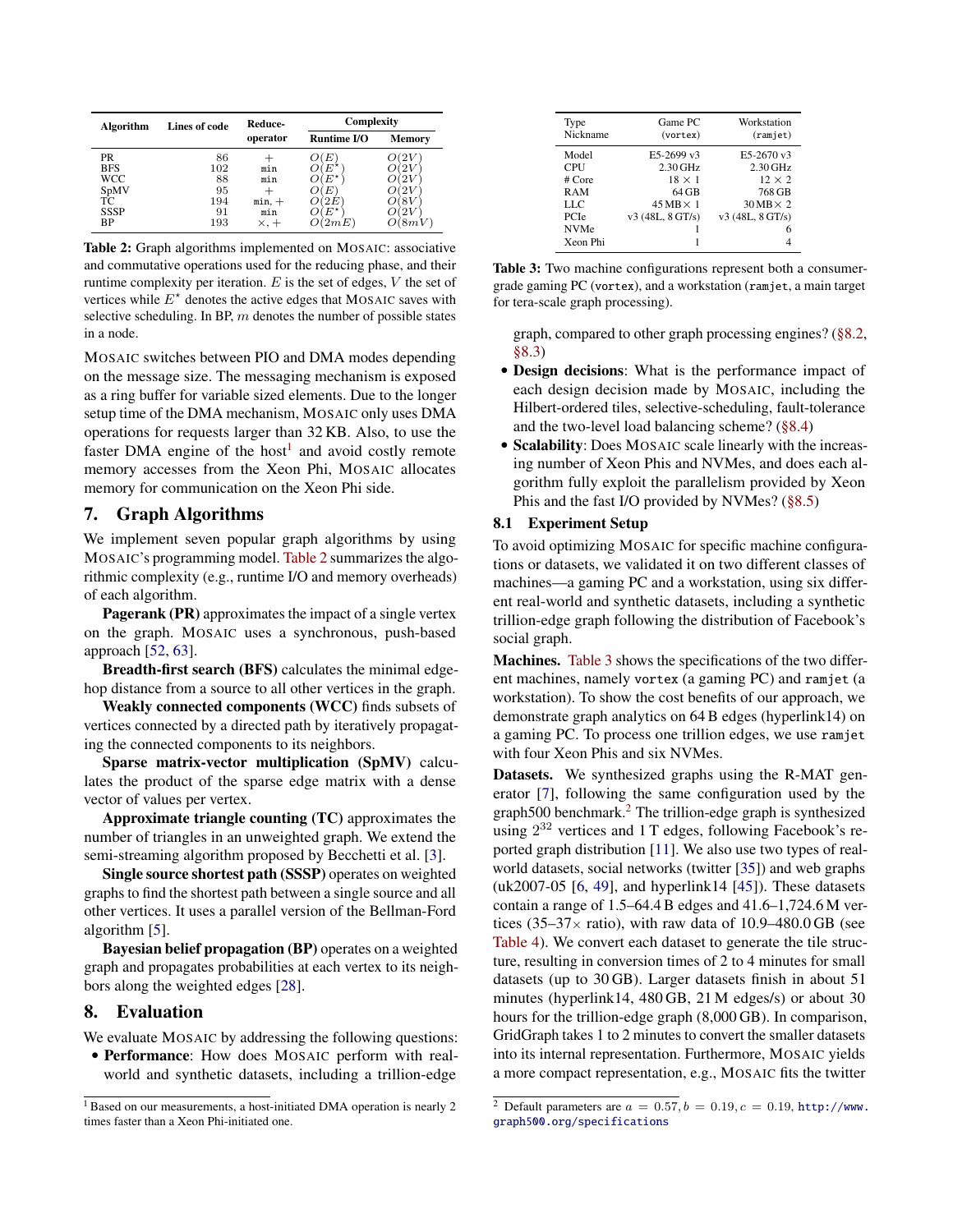<span id="page-8-1"></span>

| Graph                                      | #vertices | #edges | Raw data  | <b>MOSAIC</b>                                |                             |  |  |  |
|--------------------------------------------|-----------|--------|-----------|----------------------------------------------|-----------------------------|--|--|--|
|                                            |           |        |           | Data size (reduction, bytes/edge) Prep. time |                             |  |  |  |
| $*$ rmat $24$                              | 16.8M     | 0.3B   | $2.0$ GB  | $1.1$ GB $(-45.0\%, 4.4)$                    | 2m10s                       |  |  |  |
| twitter                                    | 41.6M     | 1.5B   | $10.9$ GB | 7.7 GB (-29.4%, 5.6)                         | 2 m 24 s                    |  |  |  |
| $*$ rmat $27$                              | 134.2M    | 2.1B   | $16.0$ GB | 11.1 GB (-30.6%, 5.5)                        | 3m31s                       |  |  |  |
| uk2007-05                                  | 105.8M    | 3.7 B  | 27.9 GB   | 8.7 GB (-68.8%, 2.5)                         | 4m12s                       |  |  |  |
| hyperlink14                                | 1.724.6M  | 64.4B  | 480.0GB   | 152.4 GB (-68.3%, 2.5)                       | $50 \text{ m} 55 \text{ s}$ |  |  |  |
| *rmat-trillion 4,294.9M 1,000.0B 8,000.0GB |           |        |           | 4.816.7 GB (-39.8%, 5.2)                     | 30h32m                      |  |  |  |

Table 4: The graph datasets used for MOSAIC's evaluation. The data size of MOSAIC represents the size of complete, self-contained information of each graph dataset, including tiles and meta-data generated in the conversion step. The  $\star$  mark indicates synthetic datasets. Each dataset can be efficiently encoded with 29.4–68.8 % of its original size due to MOSAIC tile structure.

graph into 7.7 GB, while GridGraph's conversion is more than  $4.3 \times$  larger at 33.6 GB.

Methodology. We compare MOSAIC to a number of different systems, running on a diverse set of architectures. Primarily, we compare MOSAIC with GraphChi [\[36\]](#page-14-3), X-Stream [\[52\]](#page-15-3) and GridGraph [\[66\]](#page-16-1) as these systems focus on a single-machine environment using secondary storage. We run these systems on ramjet using all 6 NVMe in a RAID-0 setup, enabling these systems to take advantage of the faster storage hardware. Additionally, we use the published results of other graph engines, allowing a high-level comparison to MOSAIC, from a diverset set of architectures for graph engines: For single machines, we show the results for inmemory processing, with Polymer [\[63\]](#page-16-2) and Ligra [\[55\]](#page-15-5), and GPGPU, with TOTEM [\[64\]](#page-16-3) and GTS [\[33\]](#page-14-2). Furthermore, we show the results for distributed systems, using the results for Chaos [\[53\]](#page-15-1), on a 32-node cluster, as an out-of-core system, as well as GraphX [\[17\]](#page-14-5) as an in-memory system. Furthermore, we include a special, pagerank-only in-memory system by McSherry et al [\[43\]](#page-15-6) to serve as an estimation of a lower bound on processing time. Both GraphX and McSherry's system were run on the same 16-node cluster with a 10G network link [\[43\]](#page-15-6).

With respect to datasets, we run other out-of-core engines for a single machine on the four smaller datasets (rmat24, twitter, rmat27, uk2007-05). We run both the Pagerank (PR) as well as the Weakly Connected Components (WCC) algorithm on the out-of core engines. These algorithms represent two different classes of graph algorithms: PR is an *iterative* algorithm, where in the initial dozens of iterations almost all vertices are active while WCC is a *traversal* algorithm with many vertices becoming inactive after the first few iterations. This allows a comparison on how well the processing system can handle both a balanced as well as an imbalanced number of active vertices.

I/O performance. Our ring buffer serves as a primitive transport interface for all communications. It can achieve 1.2 millions IOPS with 64 byte messages and 4 GB/sec throughput with larger messages between a Xeon Phi and a host (see [Figure 6\)](#page-8-2). We measure the throughput of random read operations when reading from a single file on an NVMe in four configurations: (a) a host application directly accesses

<span id="page-8-2"></span>

Figure 6: 1 Throughput and 2 IOPS of our ring buffer for various size messages between a Xeon Phi and its host, and  $\circled{3}$ the throughput of random read operations on a file in an NVMe.

<span id="page-8-3"></span>

Figure 7: Aggregated I/O throughput for SpMV on the hyperlink14 graph for the first five iterations. The drop in throughput marks the end of an iterations while the maximum throughput of MOSAIC reaches up to 15 GB/sec.

the NVMe, showing the best performance, 2.5 GB/sec; (b) the Xeon Phi initiates the file operations and the data from the NVMe is directly delivered to the Xeon Phi using P2P DMA, 2.5 GB/sec. For comparison, we also evaluated two more scenarios: (c) the Xeon Phi initiates file operations, while the host delivers the data to the Xeon Phi through NFS; and (d) using virtio over PCIe, resulting in  $10\times$  slower performance.

#### <span id="page-8-0"></span>8.2 Overall Performance

We ran seven graph algorithms [\(Table 2\)](#page-7-3) on six different datasets [\(Table 4\)](#page-8-1) with two different classes of single machines [\(Table 3\)](#page-7-4). [Table 5](#page-9-1) shows our experimental results. In summary, MOSAIC shows 686–2,978 M edges/sec processing capability depending on datasets, which is even comparable to other *in-memory* engines (e.g., 695–1,390 M edges/sec in Polymer [\[63\]](#page-16-2)) and distributed engines (e.g., 2,770–6,335 M edges/sec for McSherry et al.'s Pagerank-only in-memory cluster system [\[43\]](#page-15-6)).

An example of the aggregated I/O throughput of MOSAIC with 6 NVMes is shown in [Figure 7,](#page-8-3) with the hyperlink14 graph and the SpMV algorithm. The maximum throughput reaches up to 15 GB/sec, close to the maximum possible throughput per NVMe, highlighting MOSAIC's ability to saturate the available NVMe throughput.

Trillion-edge processing. MOSAIC on ramjet can perform out-of-core processing over a trillion-edge graph. We run all non-weighted algorithms (PR, BFS, WCC, SpMV, TC) on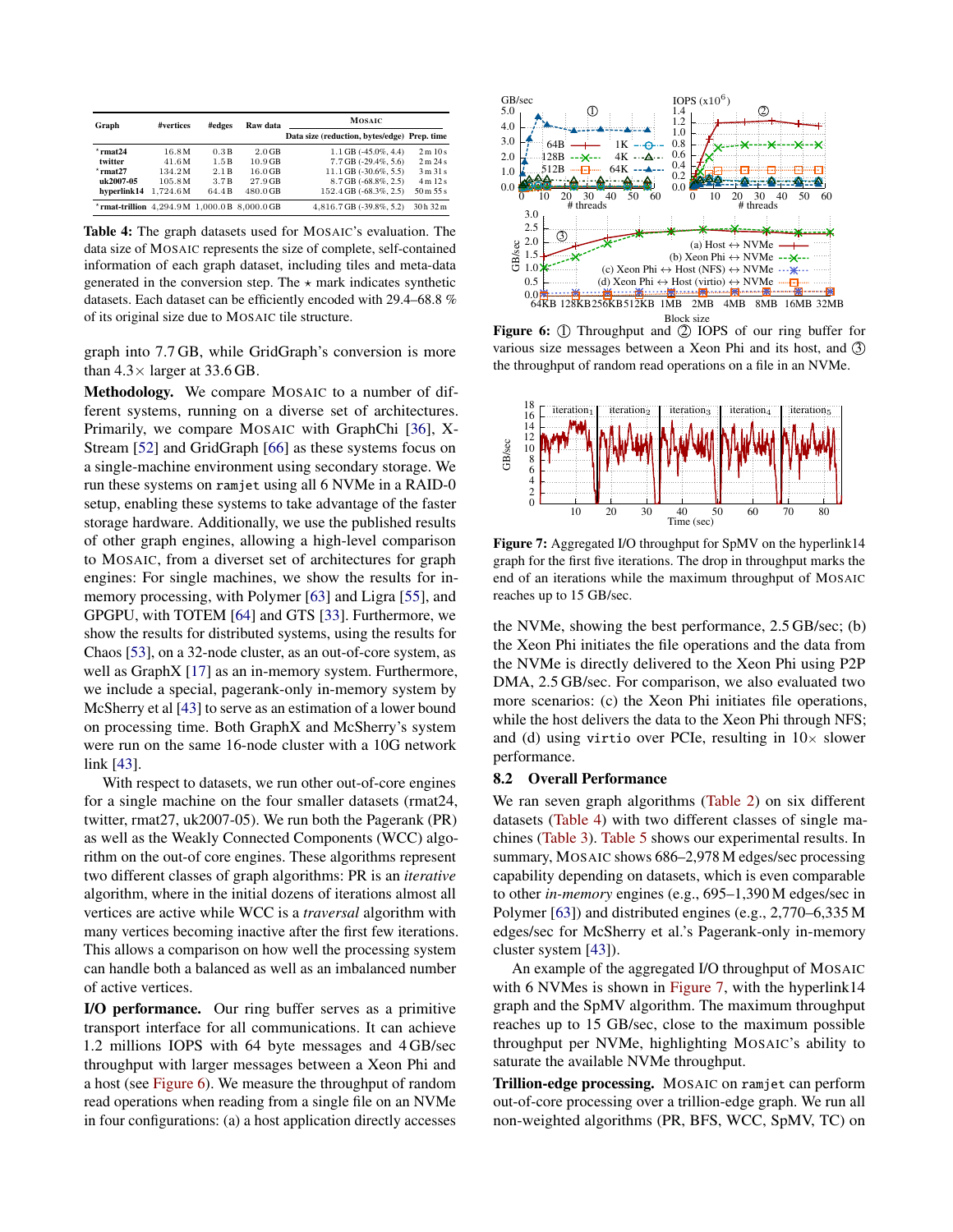<span id="page-9-1"></span>

| Graph         | #edges (ratio)                                   | $PR^{\ddagger}$ |                   |                | $BFS^{\dagger}$<br>WCC <sup>†</sup> |                    | $\text{SDMV}^{\ddagger}$ |               |               | TC‡                      |              | <b>SSSP1</b><br>$BP^{\ddagger}$ |                                   |                  |                       |
|---------------|--------------------------------------------------|-----------------|-------------------|----------------|-------------------------------------|--------------------|--------------------------|---------------|---------------|--------------------------|--------------|---------------------------------|-----------------------------------|------------------|-----------------------|
|               |                                                  | vortex          | ramjet vortex     |                | ramiet                              | vortex             |                          | ramjet vortex | ramjet vortex |                          | ramiet       | vortex                          |                                   |                  | ramjet vortex ramjet  |
| $*$ rmat $24$ | $0.3 B(1\times)$                                 | 0.72 s          | $0.31 s$ 18.04 s  |                | 3.52 s                              | 18.51 s            | 3.92 s                   | 0.58 s        |               | $0.30 s$ 2.06 s          | 1.46 s       | 45.32 s                         | 1171s                             |                  | $1.09 s \quad 0.47 s$ |
| twitter       | $1.5B(5\times)$                                  | 4.99 s          |                   | $1.87s$ 51.65s | 11.20 s                             | 59.46 s            | 18.58 s                  | 4.59 s        |               | $1.66 s$ 13.90 s         |              | $9.42 s$ 269.99 s               |                                   |                  | 54.06 s 7.78 s 5.34 s |
| $*$ rmat $27$ | $2.1 B(8\times)$                                 | 6.28 s          | 3.06 s 71.79 s    |                | 17.02 s                             | 78.07 s            | 22.18 s                  | 6.02 s        |               | $2.74 s$ 22.10 s         |              |                                 | 16.52 s 353.75 s 101.95 s 10.64 s |                  | 8.42 s                |
| uk2007-05     | 3.7 B (14x)                                      | 5.75 s          |                   | $1.76s$ 11.35s | .56s                                | 18.85 s            | 5.34 s                   | 5.68 s        |               | $1.49 s$ 11.32s          | 4.31 s       | 11.41 s                         |                                   | $2.05 s$ 15.02 s | 4.57 s                |
| hyperlink14   | 64.4 <b>B</b> $(240 \times)$                     | 100.85 s        | $21.62 s$ 15.61 s |                |                                     | $6.55 s$ 2302.39 s | 708.12 s 85.45 s         |               | 19.28 s       | $\overline{\phantom{0}}$ | 68.03 s      | 17.32 s                         | 8.68 s                            |                  | $-70.67 s$            |
|               | <b>*rmat-trillion</b> $1,000.0 B (3,726 \times)$ |                 | $-1246.59 s$      |                | $-3941.50 s$                        |                    | $-7369.39 s$             |               | $-1210.67$ s  |                          | $-5660.35$ s |                                 |                                   |                  |                       |

Table 5: The execution time for running graph algorithms on MOSAIC with real and synthetic (marked  $\star$ ) datasets. We report the seconds per iteration for iterative algorithms (‡: PR, SpMV, TC, BP), while reporting the total time taken for traversal algorithms (†: BFS, WCC, SSSP). TC and BP need more than 64 GB of RAM for the hyperlink14 graph and thus do not run on vortex. We omit results for rmat-trillion on SSSP and BP as a weighted dataset of rmat-trillion would exceed 8 TB which currently cannot be stored in our hardware setup.

<span id="page-9-2"></span>

Figure 8: I/O throughput of out-of-core graph engines for 25 seconds of the Pagerank algorithm and the uk2007-05 dataset using a single NVMe on ramjet. The iteration boundaries are marked, neither GraphChi nor X-Stream finish the first iteration. GraphChi does not exploit the faster storage medium. X-Stream shows high throughput but reads  $3.8\times$  more per iteration than MOSAIC. GridGraph suffers from the total amount of data transfer and does not fully exploit the medium. MOSAIC with a single Xeon Phi and NVMe can drive 2.5 GB/s throughput.

this graph but exclude weighted algorithms due to storage space constraints of our experimental setup for the weighted dataset (>8 TB). The results show that MOSAIC can perform one iteration of Pagerank in 1,246 seconds (20.8 minutes), outperforming Chaos [\[53\]](#page-15-1) by a factor of  $9.2 \times$ .

#### <span id="page-9-0"></span>8.3 Comparison With Other Systems

We compare MOSAIC with five different types of graph processing engines:

- Single machine, out-of-core: These systems include GraphChi [\[36\]](#page-14-3), X-Stream [\[52\]](#page-15-3), and GridGraph [\[66\]](#page-16-1) and are close in nature to MOSAIC.
- Single machine, in-memory: Operating on a high-end server with lots of memory, we include Polymer [\[63\]](#page-16-2) and Ligra [\[55\]](#page-15-5).
- Single machine, GPGPU: As an upper bound on the computing power on a single machine, we include TOTEM [\[64\]](#page-16-3) and GTS [\[33\]](#page-14-2), running in the in-memory mode on two GPGPUs.
- Distributed, out-of-core: To scale to very large graphs, up to a trillion edges, Chaos [\[53\]](#page-15-1) proposes a distributed, out-of-core disk-based system using 32 nodes.

• Distributed, in-memory: As an upper bound on the distributed computing power, we include GraphX [\[17\]](#page-14-5) running on 16 nodes as well as a specialized, Pagerank-only system running on 16 nodes by McSherry et al [\[43\]](#page-15-6).

We replicate the experiments for single machine, out-ofcore engines by ourselves on ramjet with 6 NVMes in a RAID 0, but take experimental results for all other types of graph engines directly from the authors [\[17,](#page-14-5) [33,](#page-14-2) [43,](#page-15-6) [53,](#page-15-1) [55,](#page-15-5) [63\]](#page-16-2), as we lack appropriate infrastructure for these systems.

The results of this comparison with Pagerank are shown in [Table 6.](#page-10-1) We split our discussion of the comparison into the different types of graph engines mentioned:

Single machine, out-of-core. MOSAIC outperforms other out-of-core systems by far, up to  $58.6 \times$  for GraphChi,  $29.8 \times$ for X-Stream, and  $8.4\times$  for GridGraph, although they are all running on ramjet with six NVMes in a RAID 0. [Figure 8](#page-9-2) shows the I/O behavior of the other engines compared to MOSAIC over 25 seconds of Pagerank. MOSAIC finishes 5 iterations while both X-Stream and GraphChi do not finish any iteration in the same timeframe. GridGraph finishes one iteration and shows less throughput than MOSAIC even though its input data is  $4.3 \times$  larger. Furthermore, compared to the other engines, MOSAIC's tiling structure not only reduces the total amount of I/O required for computation, but is also favorable to hardware caches; it results in a 33.30% cache miss rate on the host, 2.34% on the Xeon Phi, which is distinctively smaller than that of the other engines (41.92– 80.25%), as shown in [Table 7.](#page-10-2)

Compared with other out-of-core graph engines running the WCC algorithm to completion, MOSAIC shows up to  $801\times$  speedup while maintaining a minimum speedup of  $1.4\times$  on small graphs, as shown in [Table 8.](#page-10-3) MOSAIC achieves this speedup due to its efficient selective scheduling scheme, saving I/O as well as computation, while the edge-centric model in X-Stream is unable to take advantage of the low number of active edges. GraphChi shows poor I/O throughput and is unable to skip I/O of inactive edges in a fine-grained manner. MOSAIC outperforms GridGraph due to reduced I/O and better cache locality.

Single machine, in-memory. MOSAIC shows performance close to other in-memory systems, only being slower by at most  $1.8 \times$  than the fastest in-memory system, Polymer, while outperforming Ligra by up to  $2 \times$ . Compared to these systems,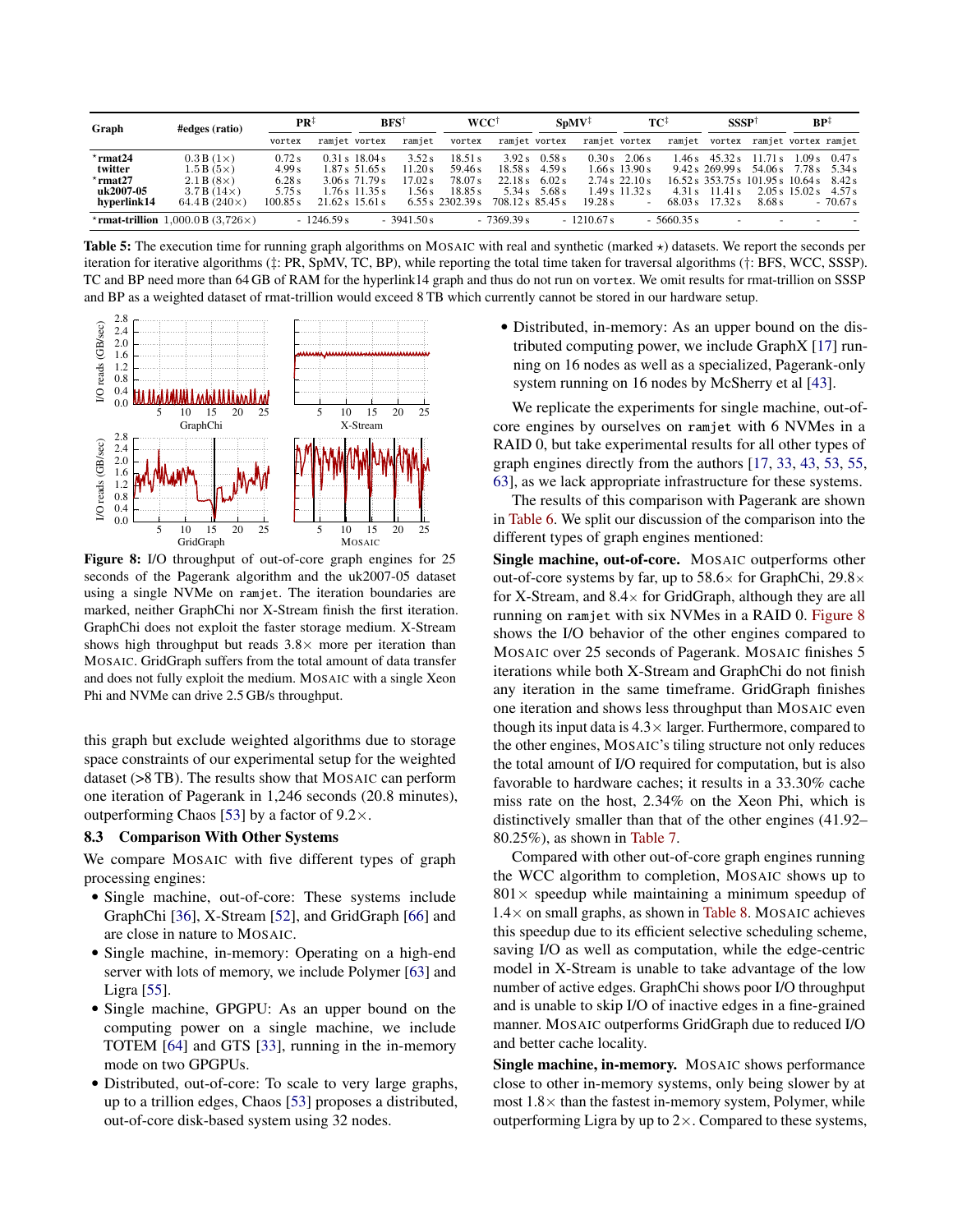<span id="page-10-1"></span>

|                                          |                            |                                                                                                                   | <b>Distributed systems</b>                                                                     |                                                                                 |                                                        |                            |       |                                                         |                          |                 |                  |
|------------------------------------------|----------------------------|-------------------------------------------------------------------------------------------------------------------|------------------------------------------------------------------------------------------------|---------------------------------------------------------------------------------|--------------------------------------------------------|----------------------------|-------|---------------------------------------------------------|--------------------------|-----------------|------------------|
| <b>Dataset</b>                           | Out-of-core                |                                                                                                                   |                                                                                                |                                                                                 |                                                        | GPGPU<br>In-memory         |       |                                                         | Out-of-core<br>In-memory |                 |                  |
|                                          | <b>MOSAIC</b>              | GraphChi †                                                                                                        | X-Stream +                                                                                     | GridGraph †                                                                     | Polymer                                                | Ligra                      | TOTEM | GTS                                                     | Chaos39.                 | $GraphX_{16}$   | $McSherry_{16}$  |
| rmat24<br>twitter<br>rmat27<br>uk2007-05 | 0.31 s<br>1.87 s<br>3.06 s | $14.86 s (47.9\times)$<br>$65.81 s (35.2\times)$<br>$100.02 s (32.7\times)$<br>$1.76 s$ 103.18 s (58.6 $\times$ ) | 4.36 s $(14.1\times)$<br>19.57 s (10.5x)<br>$27.57 s$ $(9.0 \times)$<br>$52.39 s (29.8\times)$ | $1.12 s (3.6\times)$<br>5.99 s (3.2x)<br>8.38 s (2.7x)<br>$14.84 s (8.4\times)$ | 0.37 s<br>1.06 s<br>1.93 s<br>$\overline{\phantom{0}}$ | 0.25 s<br>2.91 s<br>6.13 s |       | $0.56 s$ $0.72 s$<br>$1.09 s$ 1.42 s<br>$0.85 s$ 1.24 s | 28.44 s                  | 12.2s<br>8.30 s | 0.53 s<br>0.59 s |

Table 6: The execution time for one iteration of Pagerank on out-of-core, in-memory engines and GPGPU systems running either on a single machine or on distributed systems (subscript indicates number of nodes). Note the results for other out-of-core engines (indicated by †) are conducted using six NVMes in a RAID 0 on ramjet. We take the numbers for the GPGPU (from [\[33\]](#page-14-2)), in-memory systems and the distributed systems from the respective publications as an overview of different architectural choices. We include a specialized in-memory, cluster Pagerank system developed by McSherry et al. [\[43\]](#page-15-6) as an upper bound comparison for in-memory, distributed processing and show the GraphX numbers on the same system for comparison. MOSAIC runs on ramjet with Xeon Phis and NVMes. MOSAIC outperforms the state-of-the-art out-of-core engines by 3.2–58.6× while showing comparable performance to GPGPU, in-memory and out-of-core distributed systems.

<span id="page-10-2"></span>

| Graph              | LLC    | <b>IPC</b> | <b>CPU</b> | 1/O          | I/O        |
|--------------------|--------|------------|------------|--------------|------------|
| Engine             | miss   |            | usage      | bandwidth    | amount     |
| GraphChi           | 80.25% | 0.28       | 2.10%      | 114.0 MB/s   | $16.03$ GB |
| X-Stream           | 55.93% | 0.91       | 40.6%      | 1,657.9 MB/s | 46.98 GB   |
| GridGraph          | 41.92% | 1.16       | 45.08%     | 1,354.8 MB/s | 55.32 GB   |
| <b>MOSAIC Host</b> | 33.30% | 1.21       | 21.28%     | 2,027.3 MB/s | 1.92 GB    |
| MOSAIC Phi         | 2.34%  | 0.29       | 44.94%     |              | 10.17 GB   |

Table 7: Cache misses, IPC and I/O usages for out-of-core engines and MOSAIC for Pagerank on uk2007-05, running in ramjet with one NVMe. The Hilbert-ordered tiling in MOSAIC results in better cache footprint and small I/O amount.

<span id="page-10-3"></span>

| <b>Dataset</b> | Single machine |                                     |                                                       |                      |  |  |  |  |  |
|----------------|----------------|-------------------------------------|-------------------------------------------------------|----------------------|--|--|--|--|--|
|                | <b>MOSAIC</b>  | GraphChi                            | X-Stream                                              | GridGraph            |  |  |  |  |  |
| rmat24         | 3.92s          | $172.079 s$ $(43.9\times)$          | $(6.9\times)$<br>26.91 s                              | 5.65 s $(1.4\times)$ |  |  |  |  |  |
| twitter        |                | $18.58 s$ 1, 134.12s $(61.0\times)$ | $436.34 s$ $(23.5 \times)$ $46.19 s$ $(2.5 \times)$   |                      |  |  |  |  |  |
| rmat27         | 22.18 s        | $1.396.6 s$ $(63.0\times)$          | $274.33 s$ $(12.4 \times) 62.97 s$ $(2.8 \times)$     |                      |  |  |  |  |  |
| uk2007-05      |                | 5.34 s $4,012.48$ s $(751.4\times)$ | $4,277.60$ s $(801.0 \times)$ 71.13 s $(13.3 \times)$ |                      |  |  |  |  |  |

Table 8: The execution time for WCC until completion on single machine out-of-core engines. GraphChi, X-Stream and GridGraph use six NVMes in a RAID 0 on ramjet. MOSAIC outperforms the state-of-the-art out-of-core engines by  $1.4\times-801\times$ .

MOSAIC is able to scale to much bigger graph sizes due to its design as an out-of-core engine, but it can still show comparable performance.

Single machine, GPGPU. Compared to GPGPU systems, MOSAIC is slower by a factor of up to  $3.3\times$  compared against TOTEM, an in-memory system. In comparison, MOSAIC is able to scale to much larger graphs due to its out-of-core design. Compared to GTS in the in-memory mode, MOSAIC is  $2.6 \times -1.4 \times$  slower. However, when running in an out-ofcore mode, MOSAIC can achieve up to 2.9 B edges per second (hyperlink14), while GTS achieves less than 0.4B edges per second as an artifact of its strategy for scalability being bound to the performance of a single GPGPU.

Distributed system, out-of-core. Compared with Chaos, an out-of-core distributed engine, MOSAIC shows a 9.3× speedup on the rmat27 dataset. Furthermore, MOSAIC outperforms Chaos by a factor of  $9.2 \times$  on a trillion-edge graph. Chaos is bottlenecked by network bandwidth to the disks, while MOSAIC 1) reduces the necessary bandwidth due to its

compact tile structure and 2) uses a faster interconnect, the internal PCIe bus.

Distributed system, in-memory. MOSAIC shows competitive performance to in-memory distributed systems, only being outperformed by up to  $3.5\times$  by a specialized cluster implementation of Pagerank [\[43\]](#page-15-6) while outperforming GraphX by  $4.7 \times -6.5 \times$ . Even though these systems might show better performance than MOSAIC, their distributed design is very costly compared to the single machine approach of MOSAIC. Furthermore, although these systems can theoretically support larger graphs – beyond a trillion edges – we believe there is an apparent challenge in overcoming the network bottleneck in bandwidth and speed to demonstrate this scale of graph processing in practice.

Impact of Preprocessing. We compare the impact of MOSAIC's preprocessing against other out-of-core single machine systems. GridGraph preprocesses the twitter graph in 48.6 s and the uk2007-05 graph in 2 m 14.7 s, thus MOSAIC outperforms GridGraph after 20 iterations of Pagerank for twitter and 8 iterations for the uk2007-05 graph. X-Stream does not have an explicit preprocessing phase, but is much slower per iteration than MOSAIC, thus MOSAIC is able to outperform it after 8 (twitter) and 5 (uk2007-05) iterations. This demonstrates that MOSAIC's optimizations are effective and show a quick return on investment, even though at the cost of a more sophisticated preprocessing step.

# <span id="page-10-0"></span>8.4 Evaluating Design Decisions

We perform experiments to show how our design decisions impact MOSAIC's performance.

## 8.4.1 Hilbert-ordered Tiling

Tile encoding. MOSAIC's compact data format is key to reducing I/O during graph processing. The use of short (2 bytes), tile-local identifiers and the CSR representation of the local graph in a tile saves disk storage by 30.6–45.0% in synthetic datasets (4.4–5.5 byte/edge) and 29.4–68.8% in real-world datasets (2.5–5.6 byte/edge).

In quantity, it saves us 327 GB (-68.3%) in our largest realworld dataset (hyperlink14) and over 3,184 GB (-39.8%) in a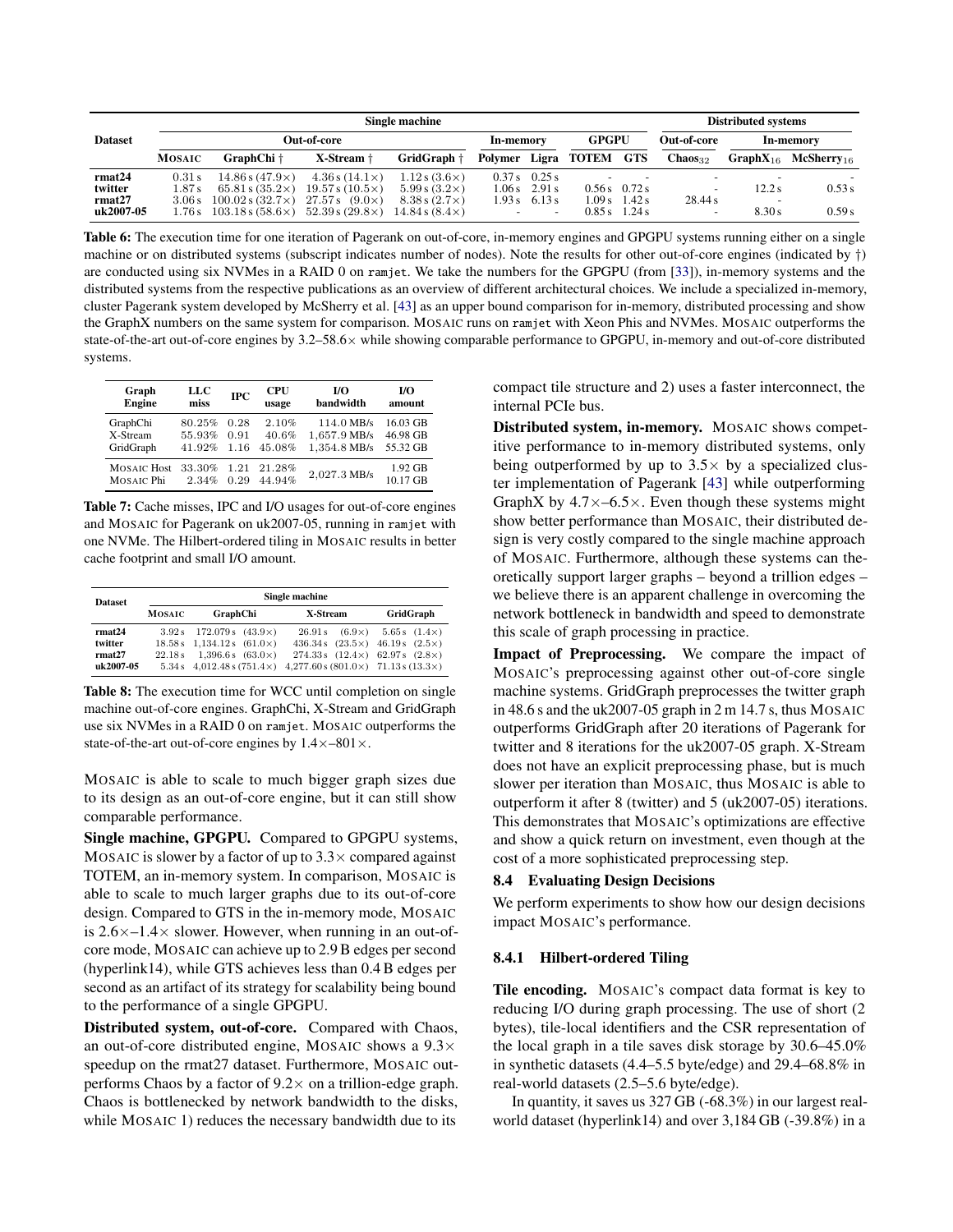<span id="page-11-1"></span>

| Traversal           | #tiles | Pagerank |        | <b>BFS</b> |         | <b>WCC</b> |         |
|---------------------|--------|----------|--------|------------|---------|------------|---------|
|                     |        | miss     | time   | miss       | time    | miss       | time    |
| <b>Hilbert</b>      | 8.720  | 33.30%   | 1.87 s | 25.99%     | 11.20s  | 26.12%     | 18.58 s |
| <b>Row First</b>    | 7.924  | 58.87%   | 1.97s  | 46.33%     | 13.60 s | 47.49%     | 19.03 s |
| <b>Column First</b> | 10.006 | 34.38%   | 2.92 s | 45.53%     | 18.78s  | 45.83%     | 32.45s  |

Table 9: Performance of different traversal strategies on Mosaic using the twitter graph. MOSAIC achieves a similar locality than the column first strategy which is focused on perfect writeback locality while providing better performance due to less tiles and better compression. MOSAIC shows up to 81.8% better cache locality on the host than either of the traversal strategies.

<span id="page-11-0"></span>

Figure 9: The tile size distribution and the total amount tiles allocated for each Xeon Phis for real-world datasets. The average tile size is 1.2 MB for hyperlink14, 1.9 MB for uk2007-05 and 1.1 MB for the twitter dataset. The tiles are evenly distributed among Xeon Phis.

<span id="page-11-2"></span>

| partitions                            | РR                       | <b>BFS</b>               | WCC                         | <b>SpMV</b>               | TС                          |
|---------------------------------------|--------------------------|--------------------------|-----------------------------|---------------------------|-----------------------------|
| optPartitions<br>$optPartitions * 10$ | 4.41 s<br>1.76s<br>2.74s | 1.54s<br>1.56s<br>1.58 s | 31.05 s<br>5.34 s<br>5.35 s | 2.65 s<br>1.49 s<br>2.19s | 8.01 s<br>4.31 s<br>15.65 s |

Table 10: The effects of choosing different split points for tiles on the uk2007-05 graph. The optimal number of partitions,  $optPartitions$ , is calculated dynamically as described in [§5.5](#page-6-1) and improves the total running time by up to  $5.8\times$  by preventing starvation.

trillion-edge graph (rmat-trillion) (see [Table 4\)](#page-8-1), significantly reducing the I/O required at runtime.

Hilbert-ordering. MOSAIC achieves cache locality by following the Hilbert-order to traverse tiles. The impact of this order is being evaluated using different strategies to construct the input for MOSAIC. In particular, two more strategies are being evaluated: *Row First* and *Column First*. These strategies are named after the mechanism in which the adjacency matrix is being traversed, with the rows being the source and the columns being the target vertex sets. The *Row First* strategy obtains perfect locality in the source vertex set while not catering to the locality in the target set. The *Column First* strategy, similar to the strategy used in GridGraph, obtains perfect locality in the target vertex set while not catering to locality in the source set. The results with respect to locality and execution times are shown in [Table 9.](#page-11-1) These results show that the Hilbert-ordered tiles obtain the best locality of all three strategies, with up to 81.8% better cache locality on the host, reducing the execution time by 2.4%-74.7%.

Static load balancing. The size of tiles varies although the number of unique vertices is fixed. The static load balancing is able to keep the data sizes between all Xeon Phis similar. In hyperlink14, 65% of the tiles are sized between 120 KB

<span id="page-11-3"></span>

Figure 10: The number of active tiles per iteration and the execution time per iteration with and without the selective scheduling on twitter for BFS. It converges after 16 iterations and improves the performance by 2.2×.

and 1 MB, with the largest tile being about 150 MB. However, this inequality of tile sizes does not result in issues with any imbalanced workloads between Xeon Phis. In MOSAIC, the tiles get distributed in a round-robin fashion to the multiple Xeon Phis, resulting in even distribution (e.g., less than 3% in hyperlink14) among Xeon Phis (see [Figure 9\)](#page-11-0).

Dynamic load balancing. The dynamic load-balancing mechanism for MOSAIC allows tiles to be split to avoid a head-of-line blocking situation to occur. The calculated number of tile partitions is  $optPartitions$ . [Table 10](#page-11-2) details the impact of an improperly chosen tile split point using the uk2007-05 graph. Disabling the dynamic load balancing increases the running time by up to  $2.5 \times$  (Pagerank) and  $5.8 \times$ (WCC). Similarly, dynamic load balancing with too many partitions ( $optPartitions * 10$ ) results in degraded performance as well due to increased overhead from processing more partial results. Too many partitions result in overheads of 57% (Pagerank) and up to  $3.6 \times$  (TC).

#### 8.4.2 Global Reducer

MOSAIC uses global reducers (see [§4.3\)](#page-4-0) to 1) enable NUMAaware memory accesses on host processors, yet fully exploit parallelism, and 2) avoid global synchronization in updating the global vertex array for reduce operations.

Striped partitioning. The impact of striped partitioning is significant: with two *global reducers* on ramjet (one per NUMA domain) with twitter, it increases the end-to-end performance by 32.6% compared to a usual partitioning.

Avoiding locks. The dedicated *global reducers* update the vertex values in a lock-free manner. This allows  $1.9\times$  endto-end improvement over an atomic-based approach and a  $12.2\times$  improvement over a locking-based approach, with 223way-hashed locks to avoid a global point of contention on the twitter graph.

#### 8.4.3 Execution Strategies

Selective scheduling. MOSAIC keeps track of the set of active tiles (i.e., tiles with at least one active source vertex), and fetches only the respective, active tiles from disk. [Figure 10](#page-11-3) shows the number of active tiles in each iteration when running the BFS algorithm with twitter until convergence on vortex. It improves the overall performance by  $2.2 \times$  (from 25.5 seconds to 11.2 seconds) and saves 59.1% of total I/O (from 141.6 GB to 57.9 GB).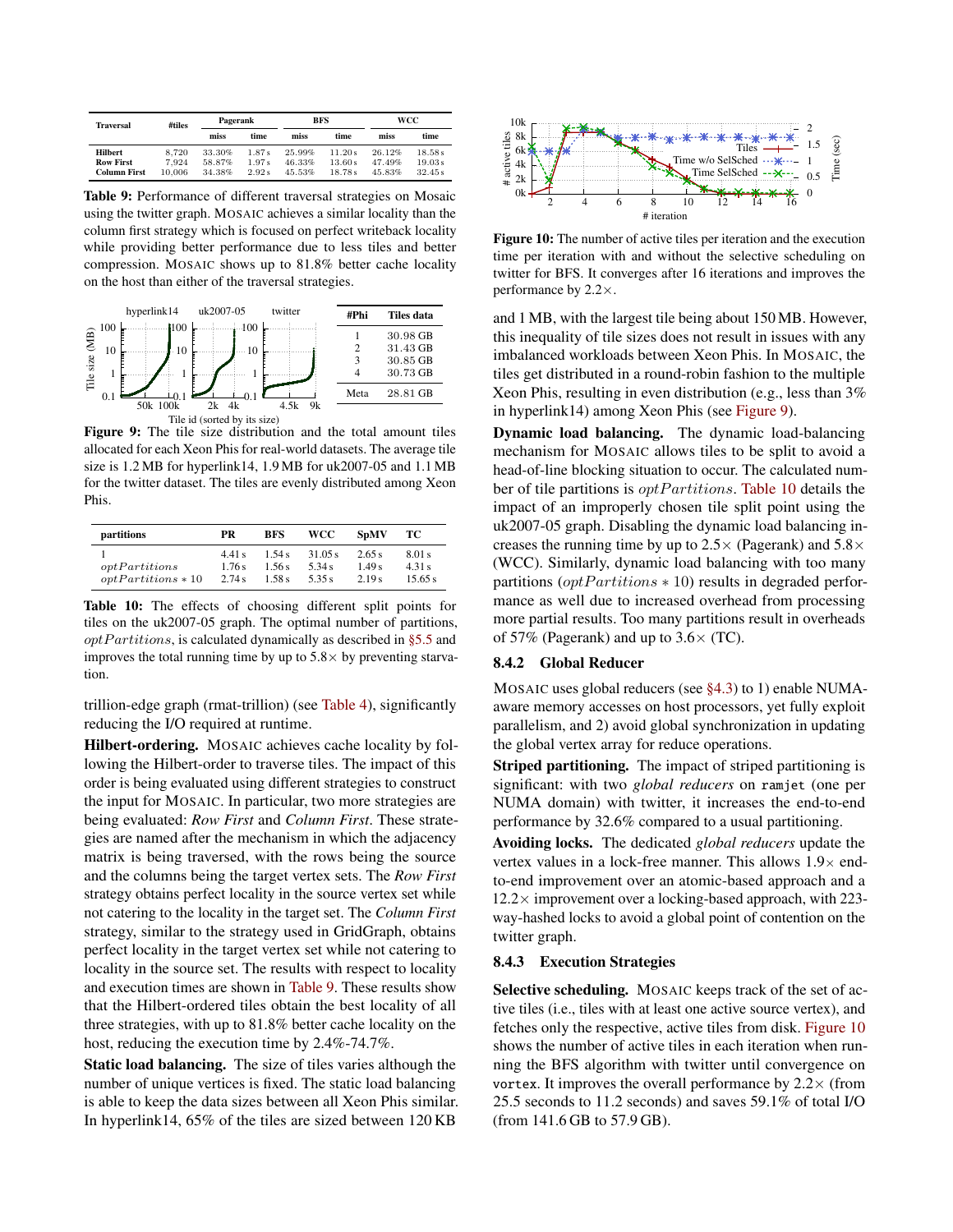<span id="page-12-3"></span>

Figure 11: Time per iteration (a) with increasing pairs of a Xeon Phi and a NVMe (left one), and (b) with increasing core counts in multiple Xeon Phis from  $\textcircled{1}$  to  $\textcircled{4}$ . MOSAIC scales very well when increasing the number of threads and scales reasonably up to the fourth Xeon Phi, when NVMe I/O is starting to be saturated.

Fault tolerance. We implement fault tolerance by flushing the state of the vertices to disk in every superstep. As this operation can be overlapped with reading the states of the vertices for the next iteration, it imposes negligible performance overhead. For example, MOSAIC incurs less than 0.2% overhead in case of the Pagerank algorithm (i.e., flushing 402 MB in every iteration) with uk2007-05 and twitter on ramjet.

#### <span id="page-12-2"></span>8.5 Scalability

When increasing the number of Xeon Phi and NVMe pairs from one to four, it scales the overall performance of Pagerank (uk2007-05) by  $2.8 \times$  (see [Figure 11\)](#page-12-3). MOSAIC scales well up to the fourth Xeon Phi, when NVMe I/O starts to become saturated. The graphs on the right side  $(1 - 4)$  show in detail how an increasing number of cores of each Xeon Phi affects MOSAIC's performance, highlighting MOSAIC's scalability when adding more cores.

#### 8.6 MOSAIC using the CPU only

To show the effectiveness of the techniques developed for MOSAIC, we compare the execution of MOSAIC on ramjet using the previous setup of four Xeon Phis and six NVMes with a CPU-only setup using only the six NVMes. The results of this setup are shown in [Table 11](#page-13-9) and show that the CPUonly setup is mostly competitive with the Xeon Phi-enabled setup. The CPU-only setup is at most  $2.1 \times$  slower than the Xeon Phi-enabled setup while outperforming it by up to  $5.5\times$ for algorithms with very small data movements per iteration (such as SSSP and BFS), due to the CPU-only setup being able to move data in memory while the Xeon Phi-enabled setup has to copy data over the slower PCIe interface.

## <span id="page-12-0"></span>9. Discussion

Limitations. To scale MOSAIC beyond a trillion edges, a few practical challenges need to be addressed: 1) the throttled PCIe interconnect, 2) the number of attachable PCIe devices, 3) slow memory accesses in a Xeon Phi, and 4) the NVMe throughput. Next-generation hardware, such as PCIev4, Xeon Phi KNL [\[26\]](#page-14-18), and Intel Optane NVMe [\[24\]](#page-14-19), is expected to resolve 1), 3) and 4) in the near future, but to resolve 2), devices such as a PCIe switch [\[29\]](#page-14-20) need to be further explored.

Cost effectiveness. In terms of absolute performance, we have shown that out-of-core processing of MOSAIC can be

comparable to distributed engines [\[16,](#page-14-15) [17,](#page-14-5) [53,](#page-15-1) [60\]](#page-15-0) in handling tera-scale graphs. Moreover, MOSAIC is an attractive solution in terms of cost effectiveness, contrary to the distributed systems requiring expensive interconnects like 10 GbE [\[43\]](#page-15-6), 40 GbE [\[53\]](#page-15-1) or InfiniBand [\[60\]](#page-15-0), and huge amount of RAM. The costly components of MOSAIC are coprocessors and NVMes, not the interconnect among these. Their regular prices are around \$750 (e.g., 1.2 TB Intel SSD 750) and around \$549 (Xeon Phi 7120A, used in MOSAIC), respectively.

Conversion. In MOSAIC, we opt for an active conversion step, offline and *once per dataset*, to populate the tile abstraction from the raw graph data. In a real-world environment, these conversion steps can easily be integrated into an initial data collection step, amortizing the cost of creating partitions while only revealing the costs for populating tiles. As shown in [§8.1,](#page-7-6) the conversion time is comparable to other systems such as GridGraph [\[66\]](#page-16-1).

COST. Many large-scale graph systems fundamentally suffer from achieving their scalability at the expense of absolute performance. The COST [\[44\]](#page-15-9) can be applied to MOSAIC to evaluate its inherent overhead for scalability: for uk2007-05, a single-threaded, host-only implementation (in-memory) [\[44\]](#page-15-9) on ramjet took 8.06 seconds per iteration, while the *outof-core* computation of MOSAIC on ramjet with one Xeon Phi/NVMe using 31 cores on the Xeon Phi matches this performance. At its maximum, MOSAIC is  $4.6\times$  faster than the single-threaded, in-memory implementation. Similarly, for the twitter graph, a single-threaded, host-only implementation spends 7.23 s per iteration, while MOSAIC matches this performance using one Xeon Phi with 18 cores with a maximum speedup of  $3.86\times$ .

## <span id="page-12-1"></span>10. Related work

The field of graph processing has seen efforts in a number of different directions, ranging from engines on single machines in-memory [\[30,](#page-14-21) [42,](#page-15-13) [48,](#page-15-4) [51,](#page-15-14) [55,](#page-15-5) [58,](#page-15-15) [63\]](#page-16-2) to out-of-core engines [\[18,](#page-14-1) [34,](#page-14-22) [36,](#page-14-3) [52,](#page-15-3) [59,](#page-15-16) [65,](#page-16-0) [66\]](#page-16-1) to clusters [\[10,](#page-13-10) [13,](#page-14-23) [16,](#page-14-15) [17,](#page-14-5) [27,](#page-14-24) [37–](#page-14-0)[41,](#page-15-17) [46,](#page-15-18) [53,](#page-15-1) [60](#page-15-0)[–62,](#page-16-4) [67\]](#page-16-5), each addressing unique optimization goals and constraints (see [Ta](#page-1-0)[ble 1\)](#page-1-0).

Single machine vs. clusters. Out-of-core graph processing on a single machine was presented by GraphChi [\[36\]](#page-14-3) and X-Stream [\[52\]](#page-15-3) in a scale of a few billion edges. GridGraph [\[66\]](#page-16-1) and FlashGraph [\[65\]](#page-16-0) are both single-machine engines that are most similar in spirit to MOSAIC in terms of internal data structure and faster storage, but MOSAIC is by far faster (i.e., better locality and smaller amount of disk I/O) and more scalable (i.e., beyond a tera-scale graph) due to its novel internal data structure and the use of coprocessors.

Trillion-edge graph analytics has been demonstrated by Chaos [\[53\]](#page-15-1) (out-of-core), GraM [\[60\]](#page-15-0) (in-memory engine, RDMA), and Giraph [\[11\]](#page-13-0) using over 200 servers. MOSAIC outperforms Chaos by a significant margin for trillion-edge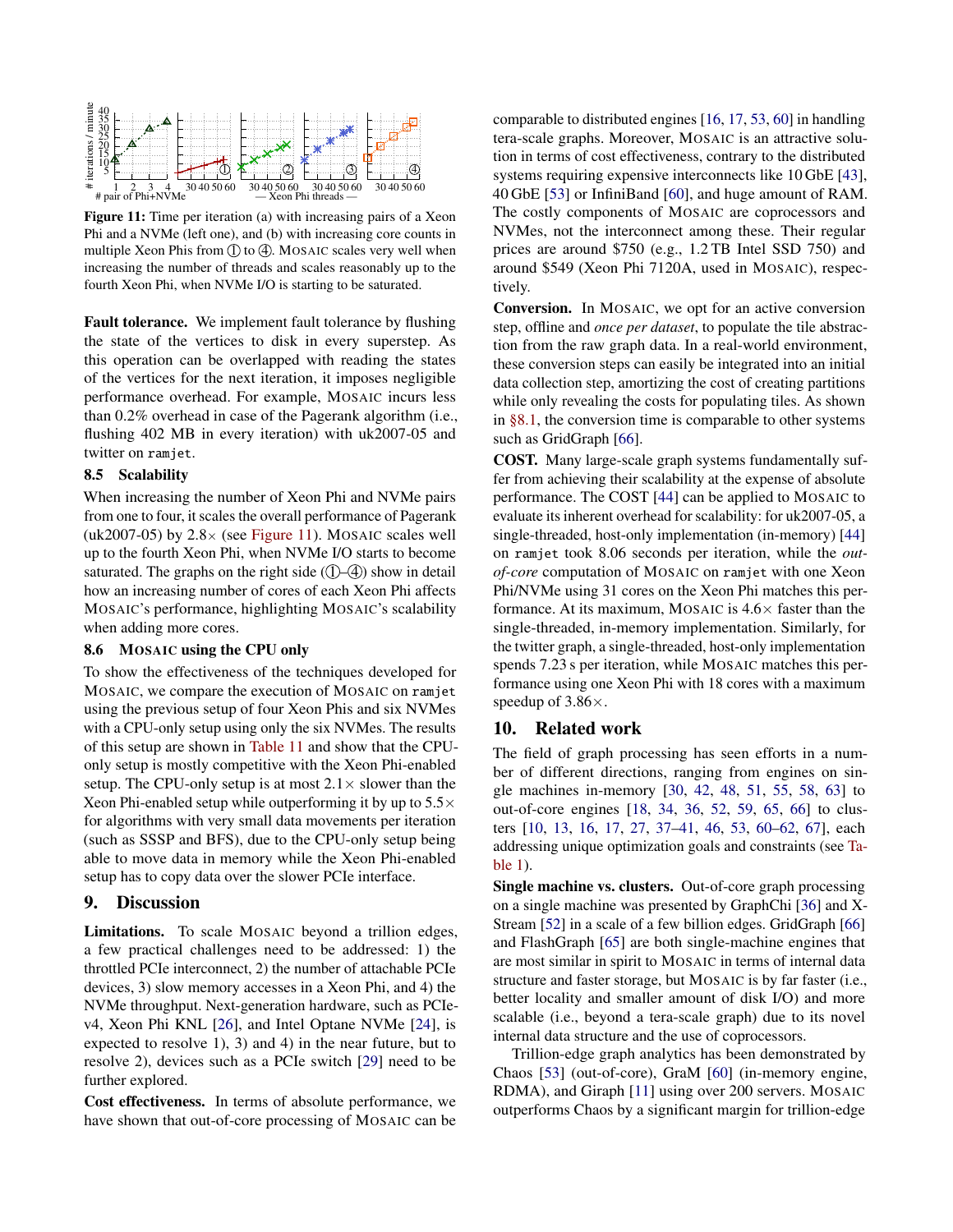<span id="page-13-9"></span>

| Graph                                                           | $PR^{\ddagger}$                                                                              | <b>BFS</b> <sup>†</sup>                                                                            | WCC <sup>+</sup>                                                                                      | $SDMV^{\ddagger}$                                                                               | $TC^{\ddagger}$                                                                                  | SSSP <sup>†</sup>                                                                                 | $BP^{\ddagger}$                                                                                   |
|-----------------------------------------------------------------|----------------------------------------------------------------------------------------------|----------------------------------------------------------------------------------------------------|-------------------------------------------------------------------------------------------------------|-------------------------------------------------------------------------------------------------|--------------------------------------------------------------------------------------------------|---------------------------------------------------------------------------------------------------|---------------------------------------------------------------------------------------------------|
| $*$ rmat24<br>twitter<br>$*$ rmat27<br>uk2007-05<br>hyperlink14 | $0.35 s (+13\%)$<br>$2.04 s (+9\%)$<br>$3.20 s (+5%)$<br>$2.51 s (+43%)$<br>$38.53 s (+78%)$ | $2.33 s (-51\%)$<br>$12.13 s (+8%)$<br>$23.68 s (+39\%)$<br>$0.44 s (-255%)$<br>$5.03$ s $(-30\%)$ | 2.74 s $(-43%)$<br>$16.26 s (-14\%)$<br>$28.77 s (+30\%)$<br>4.71 s $(-13%)$<br>$1007.56$ s $(+42\%)$ | $0.24 s (-25%)$<br>$1.79 s (+8\%)$<br>$3.16 s (+15\%)$<br>$2.36 s (+58\%)$<br>$32.82 s (+70\%)$ | $1.55 s (+6\%)$<br>$10.75 s (+14\%)$<br>$17.03 s (+3%)$<br>$6.64 s (+54\%)$<br>$110.85 s (+63%)$ | $9.7 s (-21\%)$<br>63.96 s $(+18%)$<br>$117.20 s (+15%)$<br>$0.37 s (-454\%)$<br>$7.15 s (-21\%)$ | $1.01 s (+115\%)$<br>$7.94 s (+49\%)$<br>$11.82 s (+40\%)$<br>$3.66 s (-25\%)$<br>$65.10 s (-9%)$ |
|                                                                 | * rmat-trillion 1358.67 s $(+9\%)$                                                           | 6984.46 s (+77%)                                                                                   | $8650.66 s (+17%)$                                                                                    | $1257.50 s (+4\%)$                                                                              | 6128.57 s $(+8\%)$                                                                               | -                                                                                                 |                                                                                                   |

Table 11: The execution times for running graph algorithms on MOSAIC with real and synthetic (marked  $\star$ ) datasets, comparing the execution times on ramjet using the CPU only with the times report in [Table 5](#page-9-1) on ramjet with four Xeon Phis. We report the seconds per iteration for iterative algorithms (‡: PR, SpMV, TC, BP), while reporting the total time taken for traversal algorithms (†: BFS, WCC, SSSP). A red percentage indicates cases where the CPU-only execution ran slower compared to the Xeon Phi-enabled one while a green percentage indicates faster execution times.

processing, while having the added benefits of being a single machine engine, with a lower entrance barrier, easier maintenance (e.g., fault tolerance), and extensibility (see [§9\)](#page-12-0).

In comparison to G-Store [\[34\]](#page-14-22), which aims at compressing *undirected* graphs with up to a trillion edges, MOSAIC is able to significantly reduce the size and increase the cache locality of *directed* graphs.

Using accelerators. A handful of researchers have tried using accelerators, especially GPGPUs [\[8,](#page-13-11) [9,](#page-13-12) [20,](#page-14-7) [31](#page-14-4)[–33,](#page-14-2) [47,](#page-15-19) [54,](#page-15-20) [57\]](#page-15-21), for graph processing due to their massive parallelism. In practice, however, these engines have to deal with the problem of large data exchange between the host and one or a group of GPGPUs to achieve better absolute performance. MOSAIC solves this problem by tunneling P2P DMA between Xeon Phi and NVMes, which is the dominant data exchange path in out-of-core graph analytics. In comparison to GTS [\[33\]](#page-14-2), an out-of-core GPGPU graph engine, MOSAIC achieves better scalability in larger datasets due to its strategy of using local graphs, while the strategy for scalability (Strategy-S) in GTS is bound by the performance of a single GPGPU.

Graph representation. Real-world graph data tends to be skewed and highly compressible [\[49\]](#page-15-11), so a few graph engines, such as LigraPlus [\[56\]](#page-15-22), attempt to exploit this property. MOSAIC's tile structure provides a similar compression ratio while at the same time omitting the overhead from decoding the edge set at runtime.

# <span id="page-13-2"></span>11. Conclusion

We present MOSAIC, an out-of-core graph processing engine that scales up to one trillion edges by using a single, heterogeneous machine. MOSAIC opens a new milestone in processing a trillion-edge graph: 21 minutes for an iteration of Pagerank on a single machine. We propose two key ideas, namely Hilbert-ordered tiling and a hybrid execution model, to fully exploit the heterogeneity of modern hardware, such as NVMe devices and Xeon Phis. MOSAIC shows a 3.2–58.6× performance improvement over other state-of-the-art out-ofcore engines, comparable to the performance of distributed graph engines, yet with significant cost benefits.

# 12. Acknowledgment

We thank the anonymous reviewers, and our shepherd, Marco Canini, for their helpful feedback. This research was supported by the NSF award DGE-1500084, CNS-1563848, CRI-1629851, ONR under grant N000141512162, DARPA TC program under contract No. DARPA FA8650-15-C-7556, DARPA XD3 program under contract No. DARPA HR0011- 16-C-0059, and ETRI MSIP/IITP[B0101-15-0644].

# References

- <span id="page-13-3"></span>[1] NVM Express. <http://www.nvmexpress.org/>, 2017.
- <span id="page-13-1"></span>[2] Apache. Apache Giraph. <http://giraph.apache.org/>, 2011.
- <span id="page-13-5"></span>[3] L. Becchetti, P. Boldi, C. Castillo, and A. Gionis. Efficient Semi-streaming Algorithms for Local Triangle Counting in Massive Graphs. In *Proceedings of the 14th ACM SIGKDD International Conference on Knowledge Discovery and Data Mining*, KDD '08, pages 16–24, 2008.
- <span id="page-13-4"></span>[4] Bell Labs. intro - introduction to the Plan 9 File Protocol, 9P. [http://man.cat-v.org/plan\\_9/5/intro](http://man.cat-v.org/plan_9/5/intro), 2016.
- <span id="page-13-6"></span>[5] R. Bellman. On a Routing Problem. Technical report, DTIC Document, 1956.
- <span id="page-13-8"></span>[6] P. Boldi, M. Rosa, M. Santini, and S. Vigna. Layered Label Propagation: A MultiResolution Coordinate-Free Ordering for Compressing Social Networks. In *Proceedings of the 20th International World Wide Web Conference (WWW)*, pages 587– 596, Hyderabad, India, Apr. 2011.
- <span id="page-13-7"></span>[7] D. Chakrabarti, Y. Zhan, and C. Faloutsos. R-MAT: A Recursive Model for Graph Mining. In *Proceedings of the 2004 SIAM International Conference on Data Mining*, pages 442– 446, Lake Buena Vista, FL, Apr 2004.
- <span id="page-13-11"></span>[8] S. Che. GasCL: A vertex-centric graph model for GPUs. In *Proceedings of High Performance Extreme Computing Conference (HPEC), 2014 IEEE*, pages 1–6, Sept 2014.
- <span id="page-13-12"></span>[9] L. Chen, X. Huo, B. Ren, S. Jain, and G. Agrawal. Efficient and Simplified Parallel Graph Processing over CPU and MIC. In *Proceedings of the 2015 IEEE International Parallel and Distributed Processing Symposium*, IPDPS '15, pages 819–828, May 2015.
- <span id="page-13-10"></span>[10] R. Chen, J. Shi, Y. Chen, and H. Chen. PowerLyra: Differentiated Graph Computation and Partitioning on Skewed Graphs. In *Proceedings of the 10th European Conference on Computer Systems (EuroSys)*, pages 1:1–1:15, Bordeaux, France, Apr. 2015.
- <span id="page-13-0"></span>[11] A. Ching, S. Edunov, M. Kabiljo, D. Logothetis, and S. Muthukrishnan. One Trillion Edges: Graph Processing at Facebook-scale. *Proceedings of the VLDB Endowment*, 8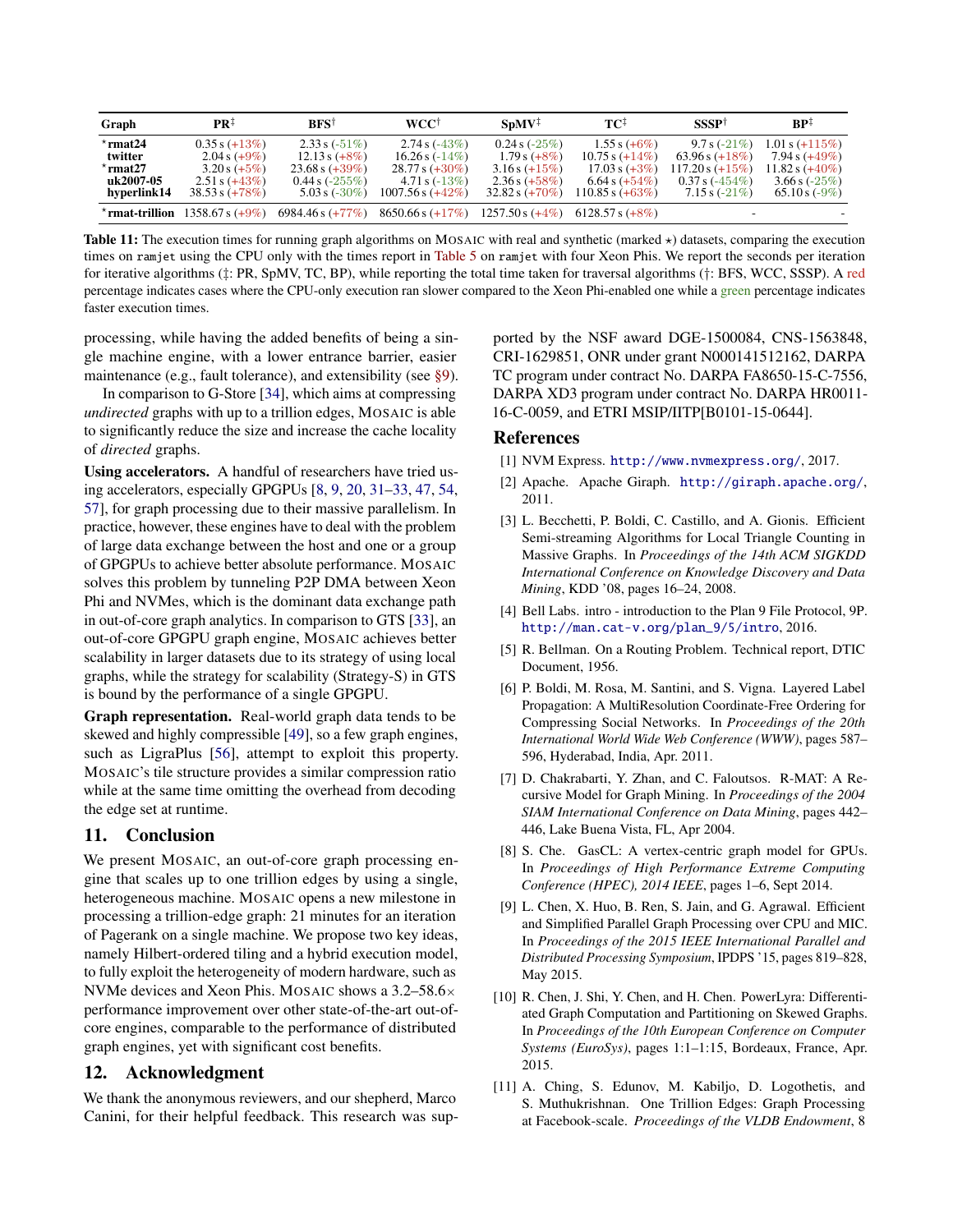(12):1804–1815, Aug 2015.

- <span id="page-14-14"></span>[12] A. T. Clements, M. F. Kaashoek, N. Zeldovich, R. T. Morris, and E. Kohler. The Scalable Commutativity Rule: Designing Scalable Software for Multicore Processors. In *Proceedings of the 24th ACM Symposium on Operating Systems Principles (SOSP)*, pages 1–17, Farmington, PA, Nov. 2013.
- <span id="page-14-23"></span>[13] J. Dean and S. Ghemawat. MapReduce: Simplified Data Processing on Large Clusters. In *Proceedings of the 6th USENIX Symposium on Operating Systems Design and Implementation (OSDI)*, San Francisco, CA, Dec. 2004.
- <span id="page-14-6"></span>[14] M. Faloutsos, P. Faloutsos, and C. Faloutsos. On Power-law Relationships of the Internet Topology. In *Proceedings of the Conference on Applications, Technologies, Architectures, and Protocols for Computer Communication*, SIGCOMM '99, pages 251–262, New York, NY, USA, 1999. ACM.
- <span id="page-14-8"></span>[15] M. R. Garey, D. S. Johnson, and L. Stockmeyer. Some Simplified NP-complete Problems. In *Proceedings of the Sixth Annual ACM Symposium on Theory of Computing*, STOC '74, pages 47–63, New York, NY, USA, 1974. ACM.
- <span id="page-14-15"></span>[16] J. E. Gonzalez, Y. Low, H. Gu, D. Bickson, and C. Guestrin. PowerGraph: Distributed Graph-parallel Computation on Natural Graphs. In *Proceedings of the 10th USENIX Symposium on Operating Systems Design and Implementation (OSDI)*, pages 17–30, Hollywood, CA, Oct. 2012.
- <span id="page-14-5"></span>[17] J. E. Gonzalez, R. S. Xin, A. Dave, D. Crankshaw, M. J. Franklin, and I. Stoica. GraphX: Graph Processing in a Distributed Dataflow Framework. In *Proceedings of the 11th USENIX Symposium on Operating Systems Design and Implementation (OSDI)*, pages 599–613, Broomfield, Colorado, Oct. 2014.
- <span id="page-14-1"></span>[18] W.-S. Han, S. Lee, K. Park, J.-H. Lee, M.-S. Kim, J. Kim, and H. Yu. TurboGraph: A Fast Parallel Graph Engine Handling Billion-scale Graphs in a Single PC. In *Proceedings of the 19th ACM SIGKDD International Conference on Knowledge Discovery and Data Mining*, KDD '13, pages 77–85, 2013.
- <span id="page-14-13"></span>[19] D. Hilbert. Über die stetige Abbildung einer Linie auf ein Flächenstück. *Mathematische Annalen*, 38(3):459 – 460, 1891.
- <span id="page-14-7"></span>[20] S. Hong, T. Oguntebi, and K. Olukotun. Efficient Parallel Graph Exploration on Multi-Core CPU and GPU. In *Proceedings of the 2011 International Conference on Parallel Architectures and Compilation Techniques (PACT)*, pages 78–88, 2011.
- <span id="page-14-12"></span>[21] Intel Corporation. Intel Xeon Phi Coprocessor 7120A. [http://ark.intel.com/products/80555/Intel-Xeon-](http://ark.intel.com/products/80555/Intel-Xeon-Phi-Coprocessor-7120A-16GB-1238-GHz-61-core)[Phi-Coprocessor-7120A-16GB-1238-GHz-61-core](http://ark.intel.com/products/80555/Intel-Xeon-Phi-Coprocessor-7120A-16GB-1238-GHz-61-core), 2012.
- <span id="page-14-9"></span>[22] Intel Corporation. Intel SSD 750 Series, 1.2 TB. [http://ark.intel.com/products/86741/Intel-](http://ark.intel.com/products/86741/Intel-SSD-750-Series-1_2TB-2_5in-PCIe-3_0-20nm-MLC)[SSD-750-Series-1\\_2TB-2\\_5in-PCIe-3\\_0-20nm-MLC](http://ark.intel.com/products/86741/Intel-SSD-750-Series-1_2TB-2_5in-PCIe-3_0-20nm-MLC), 2015.
- <span id="page-14-11"></span>[23] Intel Corporation. Intel SSD DC P3608 Series. [http:](http://www.intel.com/content/www/us/en/solid-state-drives/solid-state-drives-dc-p3608-series.html) [//www.intel.com/content/www/us/en/solid-state](http://www.intel.com/content/www/us/en/solid-state-drives/solid-state-drives-dc-p3608-series.html)[drives/solid-state-drives-dc-p3608-series.html](http://www.intel.com/content/www/us/en/solid-state-drives/solid-state-drives-dc-p3608-series.html), 2015.
- <span id="page-14-19"></span>[24] Intel Corporation. Intel Optane NVMe. [http:](http://www.intel.com/content/www/us/en/architecture-and-technology/non-volatile-memory.html) [//www.intel.com/content/www/us/en/architecture-](http://www.intel.com/content/www/us/en/architecture-and-technology/non-volatile-memory.html)

[and-technology/non-volatile-memory.html](http://www.intel.com/content/www/us/en/architecture-and-technology/non-volatile-memory.html), 2017.

- <span id="page-14-10"></span>[25] Intel Corporation. Intel QuickPath Interconnect. [http:](http://www.intel.com/content/www/us/en/io/quickpath-technology/quickpath-technology-general.html) [//www.intel.com/content/www/us/en/io/quickpath](http://www.intel.com/content/www/us/en/io/quickpath-technology/quickpath-technology-general.html)[technology/quickpath-technology-general.html](http://www.intel.com/content/www/us/en/io/quickpath-technology/quickpath-technology-general.html), 2017.
- <span id="page-14-18"></span>[26] Intel Corporation. Intel Xeon Phi Knights Landing (KNL). [http://www.intel.com/content/www/us/en/](http://www.intel.com/content/www/us/en/processors/xeon/xeon-phi-processor-product-brief.html) [processors/xeon/xeon-phi-processor-product](http://www.intel.com/content/www/us/en/processors/xeon/xeon-phi-processor-product-brief.html)[brief.html](http://www.intel.com/content/www/us/en/processors/xeon/xeon-phi-processor-product-brief.html), 2017.
- <span id="page-14-24"></span>[27] U. Kang, C. E. Tsourakakis, and C. Faloutsos. PEGASUS: A Peta-Scale Graph Mining System Implementation and Observations. In *Proceedings of the 2009 Ninth IEEE International Conference on Data Mining*, ICDM '09, pages 229–238. IEEE Computer Society, 2009.
- <span id="page-14-16"></span>[28] U. Kang, D. Chau, and C. Faloutsos. Inference of Beliefs on Billion-Scale Graphs. *The 2nd Workshop on Large-scale Data Mining: Theory and Applications*, 2010.
- <span id="page-14-20"></span>[29] P. Kennedy. Avago and PLX - Future of PCIe? [http://](http://www.servethehome.com/avago-plx-future-pcie) [www.servethehome.com/avago-plx-future-pcie](http://www.servethehome.com/avago-plx-future-pcie), Aug 2015.
- <span id="page-14-21"></span>[30] Z. Khayyat, K. Awara, A. Alonazi, H. Jamjoom, D. Williams, and P. Kalnis. Mizan: A System for Dynamic Load Balancing in Large-scale Graph Processing. In *Proceedings of the 8th European Conference on Computer Systems (EuroSys)*, pages 169–182, Prague, Czech Republic, Apr. 2013.
- <span id="page-14-4"></span>[31] F. Khorasani, K. Vora, R. Gupta, and L. N. Bhuyan. Cusha: Vertex-centric graph processing on gpus. In *Proceedings of the 23rd International Symposium on High-performance Parallel and Distributed Computing*, HPDC '14, pages 239–252, New York, NY, USA, 2014. ACM.
- [32] F. Khorasani, R. Gupta, and L. N. Bhuyan. Scalable SIMD-Efficient Graph Processing on GPUs. In *Proceedings of 2015 International Conference on Parallel Architecture and Compilation (PACT)*, pages 39–50, Oct 2015.
- <span id="page-14-2"></span>[33] M.-S. Kim, K. An, H. Park, H. Seo, and J. Kim. GTS: A Fast and Scalable Graph Processing Method Based on Streaming Topology to GPUs. In *Proceedings of the 2016 ACM SIGMOD/PODS Conference*, San Francisco, CA, USA, June 2016.
- <span id="page-14-22"></span>[34] P. Kumar and H. H. Huang. G-store: High-performance Graph Store for Trillion-edge Processing. In *Proceedings of the 2016 International Conference for High Performance Computing, Networking, Storage and Analysis (SC'16)*, pages 71:1–71:12, Salt Lake City, UT, Nov. 2016.
- <span id="page-14-17"></span>[35] H. Kwak, C. Lee, H. Park, and S. Moon. What is Twitter, a Social Network or a News Media? In *Proceedings of the 19th International World Wide Web Conference (WWW)*, pages 591–600, Raleigh, NC, Apr. 2010.
- <span id="page-14-3"></span>[36] A. Kyrola, G. Blelloch, and C. Guestrin. GraphChi: Largescale Graph Computation on Just a PC. In *Proceedings of the 10th USENIX Symposium on Operating Systems Design and Implementation (OSDI)*, pages 31–46, Hollywood, CA, Oct. 2012.
- <span id="page-14-0"></span>[37] Y. Low, J. E. Gonzalez, A. Kyrola, D. Bickson, C. Guestrin, and J. M. Hellerstein. GraphLab: A New Framework For Parallel Machine Learning. In *Proceedings of the Twenty-*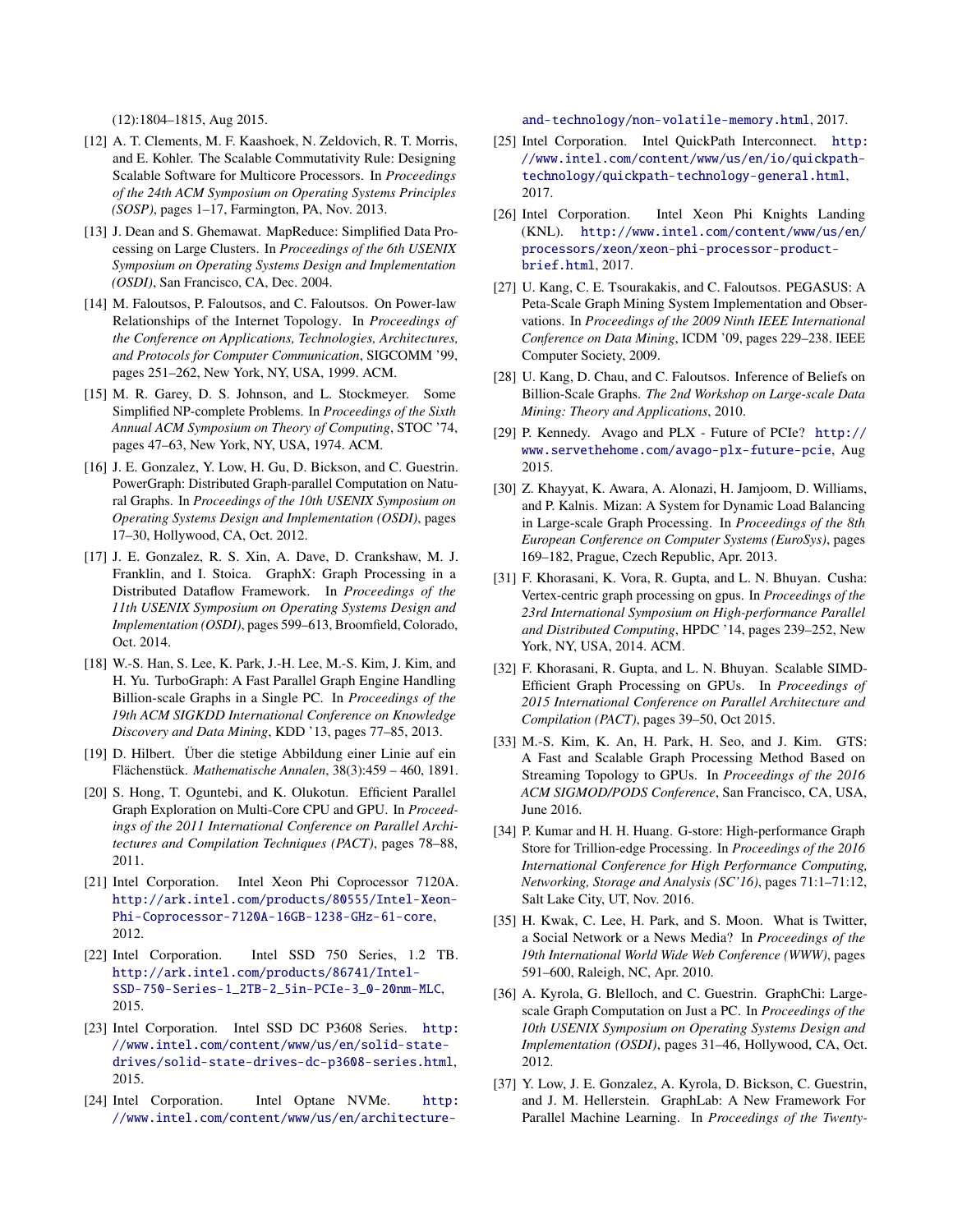*Sixth Conference on Uncertainty in Artificial Intelligence (UAI 2010)*, pages 340–349, Catalina Island, CA, July 2010.

- <span id="page-15-2"></span>[38] Y. Low, D. Bickson, J. Gonzalez, C. Guestrin, A. Kyrola, and J. M. Hellerstein. Distributed GraphLab: A Framework for Machine Learning and Data Mining in the Cloud. *Proceedings of the VLDB Endowment*, 5(8):716–727, Aug. 2012.
- <span id="page-15-7"></span>[39] A. Lumsdaine, D. Gregor, B. Hendrickson, and J. Berry. Challenges in Parallel Graph Processing. *Parallel Processing Letters*, 17(01):5–20, 2007.
- <span id="page-15-10"></span>[40] G. Malewicz, M. H. Austern, A. J. Bik, J. C. Dehnert, I. Horn, N. Leiser, and G. Czajkowski. Pregel: A System for Largescale Graph Processing. In *Proceedings of the 2010 ACM SIGMOD/PODS Conference*, pages 135–146, Indianapolis, IN, June 2010.
- <span id="page-15-17"></span>[41] J. Malicevic, A. Roy, and W. Zwaenepoel. Scale-up Graph Processing in the Cloud: Challenges and Solutions. In *Proceedings of the Fourth International Workshop on Cloud Data and Platforms*, CloudDP '14, pages 5:1–5:6, New York, NY, USA, 2014. ACM.
- <span id="page-15-13"></span>[42] J. Malicevic, S. Dulloor, N. Sundaram, N. Satish, J. Jackson, and W. Zwaenepoel. Exploiting NVM in Large-scale Graph Analytics. In *Proceedings of the 3rd Workshop on Interactions of NVM/FLASH with Operating Systems and Workloads*, pages 2:1–2:9, New York, NY, USA, 2015. ACM.
- <span id="page-15-6"></span>[43] F. McSherry and M. Schwarzkopf. The impact of fast networks on graph analytics. [https://github.com/](https://github.com/frankmcsherry/blog/blob/master/posts/2015-07-31.md) [frankmcsherry/blog/blob/master/posts/2015-07-](https://github.com/frankmcsherry/blog/blob/master/posts/2015-07-31.md) [31.md](https://github.com/frankmcsherry/blog/blob/master/posts/2015-07-31.md), Jul 2015.
- <span id="page-15-9"></span>[44] F. McSherry, M. Isard, and D. G. Murray. Scalability! But at what COST? In *15th USENIX Workshop on Hot Topics in Operating Systems (HotOS XV)*, Kartause Ittingen, Switzerland, May 2015.
- <span id="page-15-12"></span>[45] R. Meusel, O. Lehmberg, C. Bizer, and S. Vigna. Web Data Commons - Hyperlink Graphs. [http://webdatacommons.](http://webdatacommons.org/hyperlinkgraph/) [org/hyperlinkgraph/](http://webdatacommons.org/hyperlinkgraph/), 2014.
- <span id="page-15-18"></span>[46] D. G. Murray, F. McSherry, R. Isaacs, M. Isard, P. Barham, and M. Abadi. Naiad: A Timely Dataflow System. In *Proceedings of the 24th ACM Symposium on Operating Systems Principles (SOSP)*, pages 439–455, Farmington, PA, Nov. 2013.
- <span id="page-15-19"></span>[47] L. Nai, Y. Xia, I. G. Tanase, H. Kim, and C.-Y. Lin. GraphBIG: Understanding Graph Computing in the Context of Industrial Solutions. In *Proceedings of the 2015 International Conference for High Performance Computing, Networking, Storage and Analysis (SC'15)*, pages 69:1–69:12, Austin, TX, Nov. 2015.
- <span id="page-15-4"></span>[48] D. Nguyen, A. Lenharth, and K. Pingali. A Lightweight Infrastructure for Graph Analytics. In *Proceedings of the Twenty-Fourth ACM Symposium on Operating Systems Principles*, pages 456–471, Farmington, PA, Nov. 2013.
- <span id="page-15-11"></span>[49] Paolo Boldi and Sebastiano Vigna. The WebGraph Framework I: Compression Techniques. In *Proceedings of the 19th International World Wide Web Conference (WWW)*, pages 595– 601, New York, NY, Apr. 2004.
- <span id="page-15-8"></span>[50] R. Pearce, M. Gokhale, and N. M. Amato. Multithreaded Asynchronous Graph Traversal for In-Memory and Semi-External Memory. In *Proceedings of the 2010 International Conference for High Performance Computing, Networking,*

*Storage and Analysis (SC'10)*, pages 1–11, New Orleans, LA, Nov. 2010.

- <span id="page-15-14"></span>[51] V. Prabhakaran, M. Wu, X. Weng, F. McSherry, L. Zhou, and M. Haridasan. Managing Large Graphs on Multi-cores with Graph Awareness. In *Proceedings of the 2012 USENIX Annual Technical Conference (ATC)*, pages 41–52, Boston, MA, June 2012.
- <span id="page-15-3"></span>[52] A. Roy, I. Mihailovic, and W. Zwaenepoel. X-Stream: Edgecentric Graph Processing Using Streaming Partitions. In *Proceedings of the 24th ACM Symposium on Operating Systems Principles (SOSP)*, pages 472–488, Farmington, PA, Nov. 2013.
- <span id="page-15-1"></span>[53] A. Roy, L. Bindschaedler, J. Malicevic, and W. Zwaenepoel. Chaos: Scale-out Graph Processing from Secondary Storage. In *Proceedings of the 25th ACM Symposium on Operating Systems Principles (SOSP)*, Monterey, CA, Oct. 2015.
- <span id="page-15-20"></span>[54] D. Sengupta, S. L. Song, K. Agarwal, and K. Schwan. GraphReduce: Processing Large-scale Graphs on Acceleratorbased Systems. In *Proceedings of the 2015 International Conference for High Performance Computing, Networking, Storage and Analysis (SC'15)*, pages 28:1–28:12, Austin, TX, Nov. 2015.
- <span id="page-15-5"></span>[55] J. Shun and G. E. Blelloch. Ligra: A Lightweight Graph Processing Framework for Shared Memory. In *Proceedings of the 18th ACM Symposium on Principles and Practice of Parallel Programming (PPOPP)*, pages 135–146, Shenzhen, China, Feb. 2013.
- <span id="page-15-22"></span>[56] J. Shun, L. Dhulipala, and G. E. Blelloch. Smaller and Faster: Parallel Processing of Compressed Graphs with Ligra+. In *Proceedings of the 2015 Data Compression Conference*, DCC '15, pages 403–412, Washington, DC, USA, 2015. IEEE Computer Society.
- <span id="page-15-21"></span>[57] G. M. Slota, S. Rajamanickam, and K. Madduri. High-Performance Graph Analytics on Manycore Processors. In *Proceedings of the 2015 IEEE International Parallel and Distributed Processing Symposium (IPDPS)*, pages 17–27, May 2015.
- <span id="page-15-15"></span>[58] N. Sundaram, N. Satish, M. M. A. Patwary, S. R. Dulloor, M. J. Anderson, S. G. Vadlamudi, D. Das, and P. Dubey. Graph-Mat: High Performance Graph Analytics Made Productive. *Proceedings of the VLDB Endowment*, 8(11):1214–1225, Jul 2015.
- <span id="page-15-16"></span>[59] K. Wang, G. Xu, Z. Su, and Y. D. Liu. GraphQ: Graph Query Processing with Abstraction Refinement: Scalable and Programmable Analytics over Very Large Graphs on a Single PC. In *Proceedings of the 2015 USENIX Annual Technical Conference (ATC)*, pages 387–401, Santa Clara, CA, July 2015.
- <span id="page-15-0"></span>[60] M. Wu, F. Yang, J. Xue, W. Xiao, Y. Miao, L. Wei, H. Lin, Y. Dai, and L. Zhou. GraM: Scaling Graph Computation to the Trillions. In *Proceedings of the 6th ACM Symposium on Cloud Computing (SoCC)*, Kohala Coast, Hawaii, Aug. 2015.
- [61] C. Xie, R. Chen, H. Guan, B. Zang, and H. Chen. SYNC or ASYNC: Time to Fuse for Distributed Graph-parallel Computation. In *Proceedings of the 20th ACM Symposium on Principles and Practice of Parallel Programming (PPOPP)*, pages 194–204, San Francisco, CA, Feb. 2015.